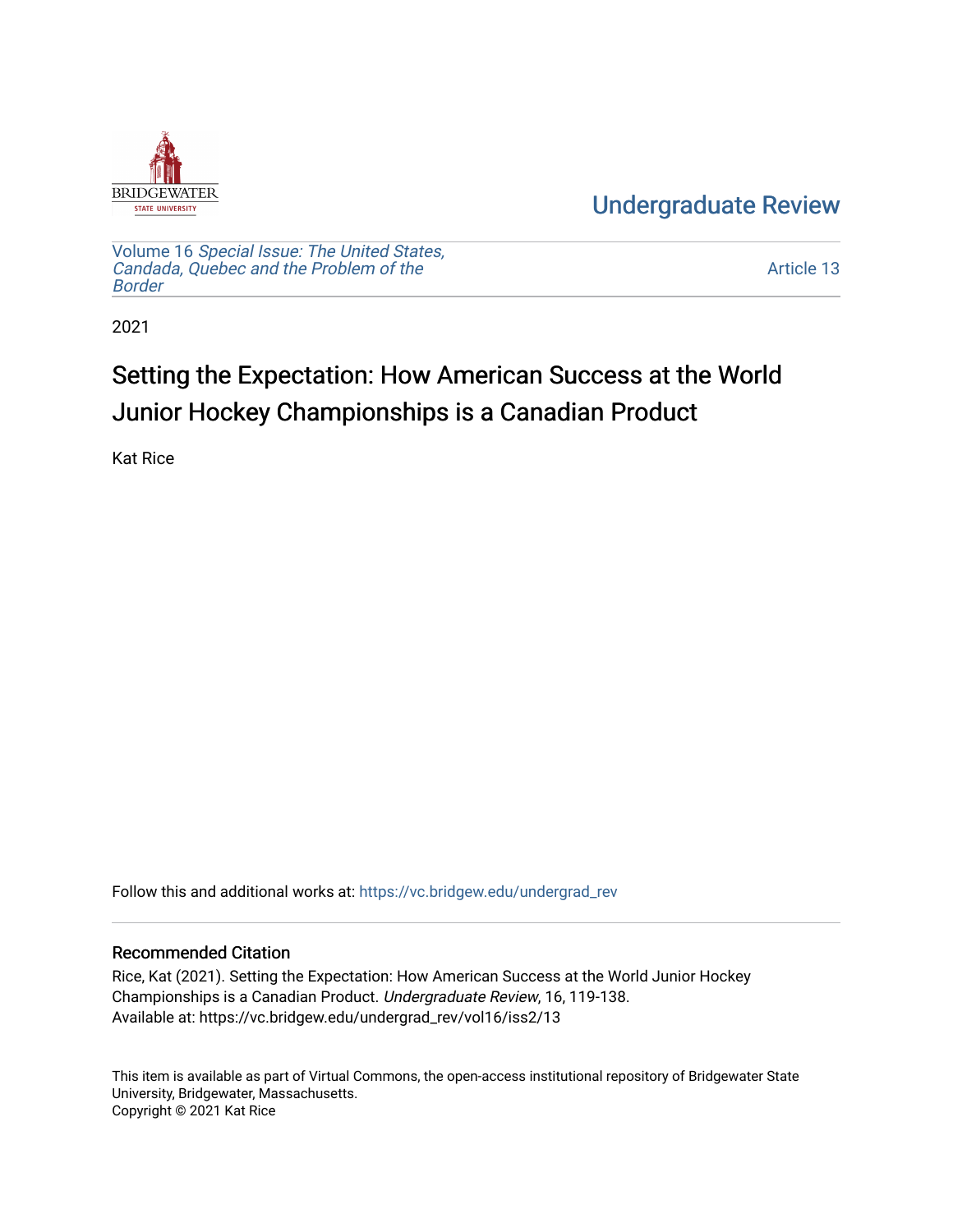# Setting the Expectation: How American Success at the World Junior Hockey Championships is a Canadian Product

### KAT RICE, BROCK UNIVERSITY, ST. CATHARINES, ONTARIO, CANADA kr18ly@brocku.ca

**Abstract**: This article investigates the World Junior Hockey Championships, an international hockey tournament first held in 1974 and commonly associated with Canada as Canadian players have traditionally dominated the tournament, winning the most gold medals of any participating nation with 18. In contrast, the United States have won five gold medals. The last two decades have seen the rise of American success at the World Junior Hockey Championships, and since 2010 the Americans have won the same number of medals as the Canadians, including one more gold medal. Hockey is a large part of Canadian national identity and Canadians have felt threatened by the American influence on hockey since the 1970s. However, American dominance is on the rise and they have solidified themselves as Canada's newest and now greatest rival in hockey. Canada is responsible for the recent American success at the World Junior Hockey Championships because it was Canada that set the bar of hockey excellence, forcing the Americans to create new development programs to succeed at the international level. Most notable of the development programs is USA Hockey's National Team Development Program which was created in 1996 as an answer to the Canadian development programs of the Canadian Hockey League and the Program of Excellence. Consequently, Canada being responsible for the recent American success at the World Junior Hockey Championships signifies that Canada is still prevailing as a hockey nation even if they are not dominating the podium, something that is critical to a sometimes fragile Canadian national identity.

**Keywords**: hockey, World Junior Hockey Championships, USA Hockey National Team Development Program, Program of Excellence, Canadian identity.

The World Junior Hockey Championships (WJC) is a Canadian phenomenon. Canadian junior players have traditionally dominated at the tournament, winning the most gold medals of any participating nation (18).<sup>1</sup> In contrast, the United States won its first gold medal in 2004 after defeating Canada. Since 2010, however, the Canadians have won the same number of medals as the Americans, including one *less* gold medal. Despite it being a Canadian tradition, the last two decades have seen the rise of American success at the WJC. This article first investigates how the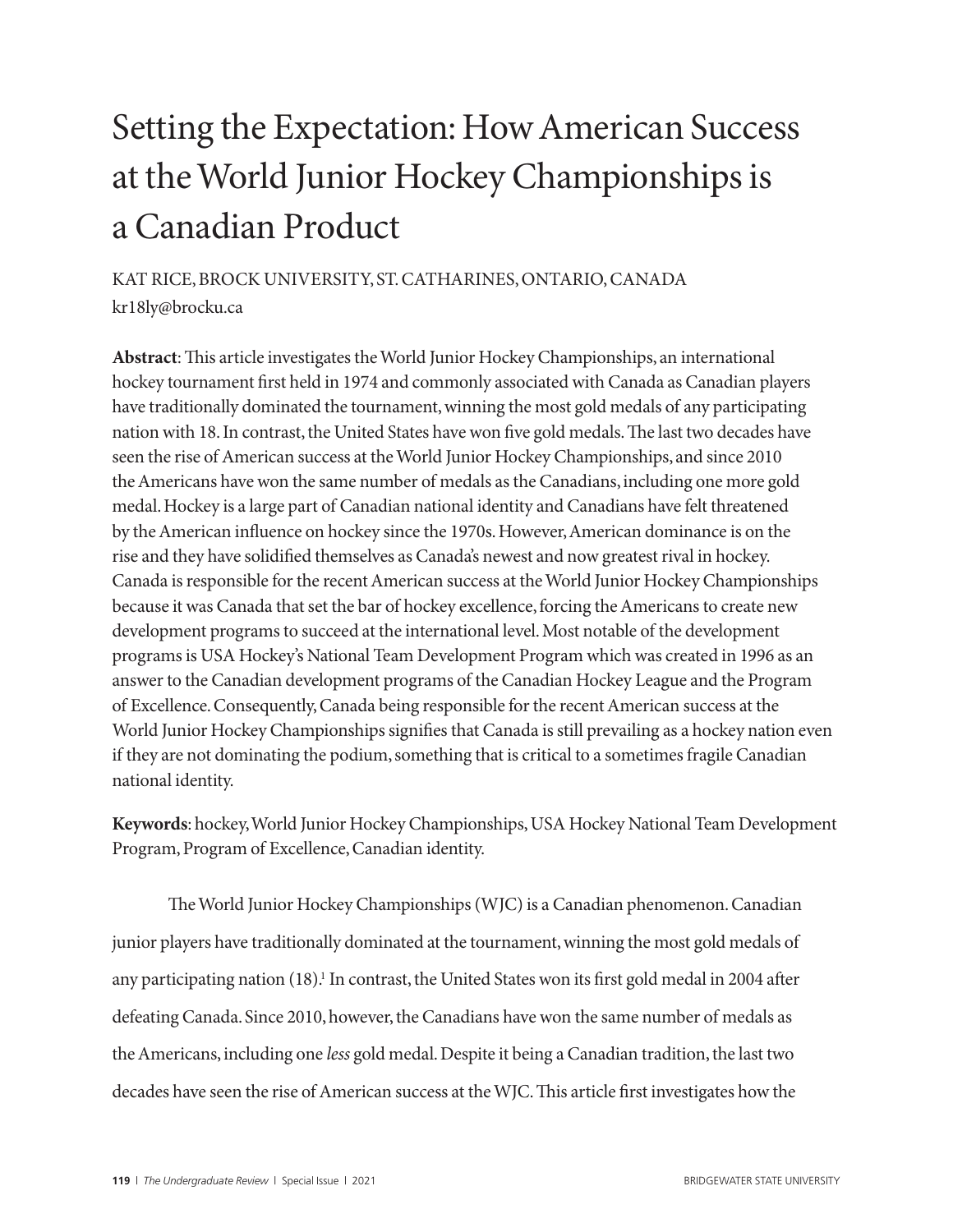WJC became a Canadian tradition. It then considers how Canada set the bar of hockey excellence and the standard of success at the WJC. Next, it examines USA Hockey's National Team Development Program (NTDP) in comparison to the Canadian Hockey League (CHL), the top junior hockey program in the world, and Hockey Canada's Program of Excellence (POE), which the NTDP was created to counter. Finally, it explores the NTDP's triumph at the WJC and why its players have found greater success at the WJC compared to previous American WJC teams. Canada is responsible for the recent American success at the WJC because it was Canada that set the bar of hockey excellence, forcing the Americans to create new development programs to succeed at the international level. Most notable among the development programs is the USA Hockey's National Team Development Program, which was created in 1996 as an answer to the Canadian development program of the Canadian Hockey League and the Program of Excellence.

#### **The Beginning: The Creation of the POE**

The WJC began unofficially in 1974 and officially in 1977.<sup>2</sup> The POE was created in 1982 because one man, Murray Costello, believed that Canada was the best hockey nation in the world.<sup>3</sup> The idea of Canada as the best hockey nation in the world is deeply embedded in Canadian national identity. It is a notion of which Canadians are proud.<sup>4</sup> Yet, the performance the Canadians were giving in international competitions at that point was lackluster. Costello, then the head of the Canadian Amateur Hockey Association (CAHA), the predecessor of Hockey Canada, was distressed with Canada continually losing to the Soviet Union, so he decided to change how Canada would approach the WJC through the implementation of the POE.<sup>5</sup>

Launched in 1982, the POE found overwhelming success. The POE is a four-step program of development: the U17 World Championships, the U18 World Championships, WJC (U20), and the Olympics.6 The Olympics, however, were held every four years whereas the WJC (and later the U18s) was held every year. Like at the WJC, Canada's national hockey team continually failed to win gold at the Olympics.<sup>7</sup> Hockey Canada believed that if they could create a development program that found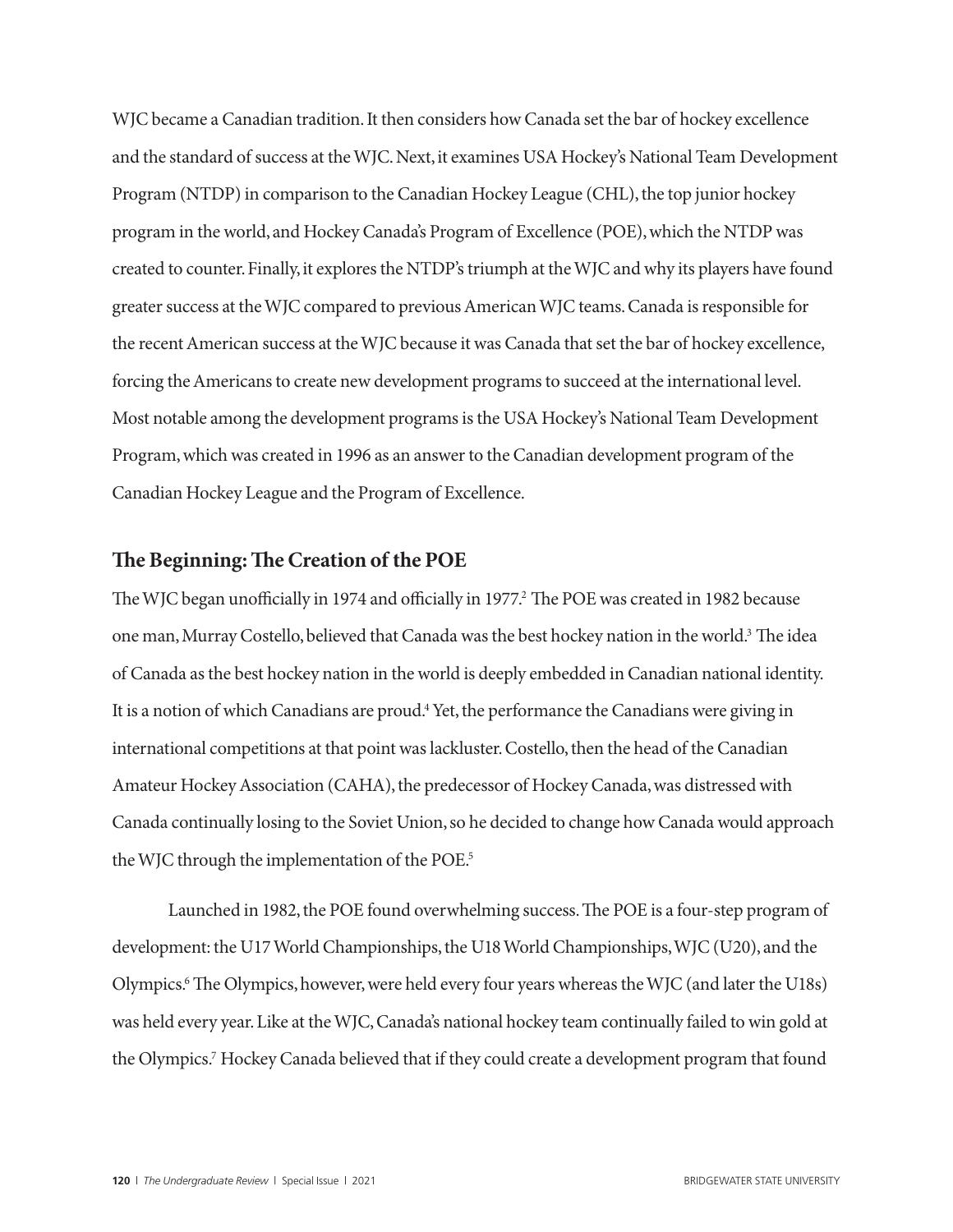success at the junior level, the players would be better prepared for the Olympic level.<sup>8</sup> This would mean that Canada could dominate at hockey at both the junior and senior level, something they had failed to do at either. This idea was a success. The players who helped Canada to two decades of dominance in the 1990s and 2000s for the WJC would also find success at the Olympic level: the 2002 gold medal in Salt Lake City, 2010 gold in Vancouver, and 2014 gold in Sochi.

#### **Building A Canadian Tradition**

#### **(A) 1982 Gold**

There is no one reason why the WJC became a Canadian tradition. To say otherwise would be false. Nevertheless, the success found by Team Canada in the first year of the POE in 1982 was instrumental in the process. Playing some games in Canada and then winning gold in Minnesota, close enough to the Canadian border that the rink was painted red with Canadian fans, was monumental. If they had failed there, in front of Canada, after all that was done to produce the best junior team, it is possible that the WJC would not matter to Canadians as much as it does. The gold in 1982 gave the POE "instant credibility"<sup>9</sup> and it was the first of many steps towards the tournament becoming synonymous with Canada.

#### **(B) The Summit Series**

Also, in 1982 the Summit Series was only a decade old. It was still fresh in the minds of Canadians. The Summit Series is very important for two large reasons: one, it became embedded within Canadian national identity,<sup>10</sup> giving Canadians across the country moments by which they could mark their participation in a collective culture;<sup>11</sup> and two, it raised the question of whether Canada was truly the best hockey nation in the world.12 With the Summit Series, Team Canada had proven they could beat the Russians, and beating the Russians was a huge deal to Canadians, especially during the Cold War; yet, beating the Russians at the junior level remained elusive to the Canadians until 1982. In 1982, the Canadians finally beat Russia, and they did so in dramatic fashion. Canada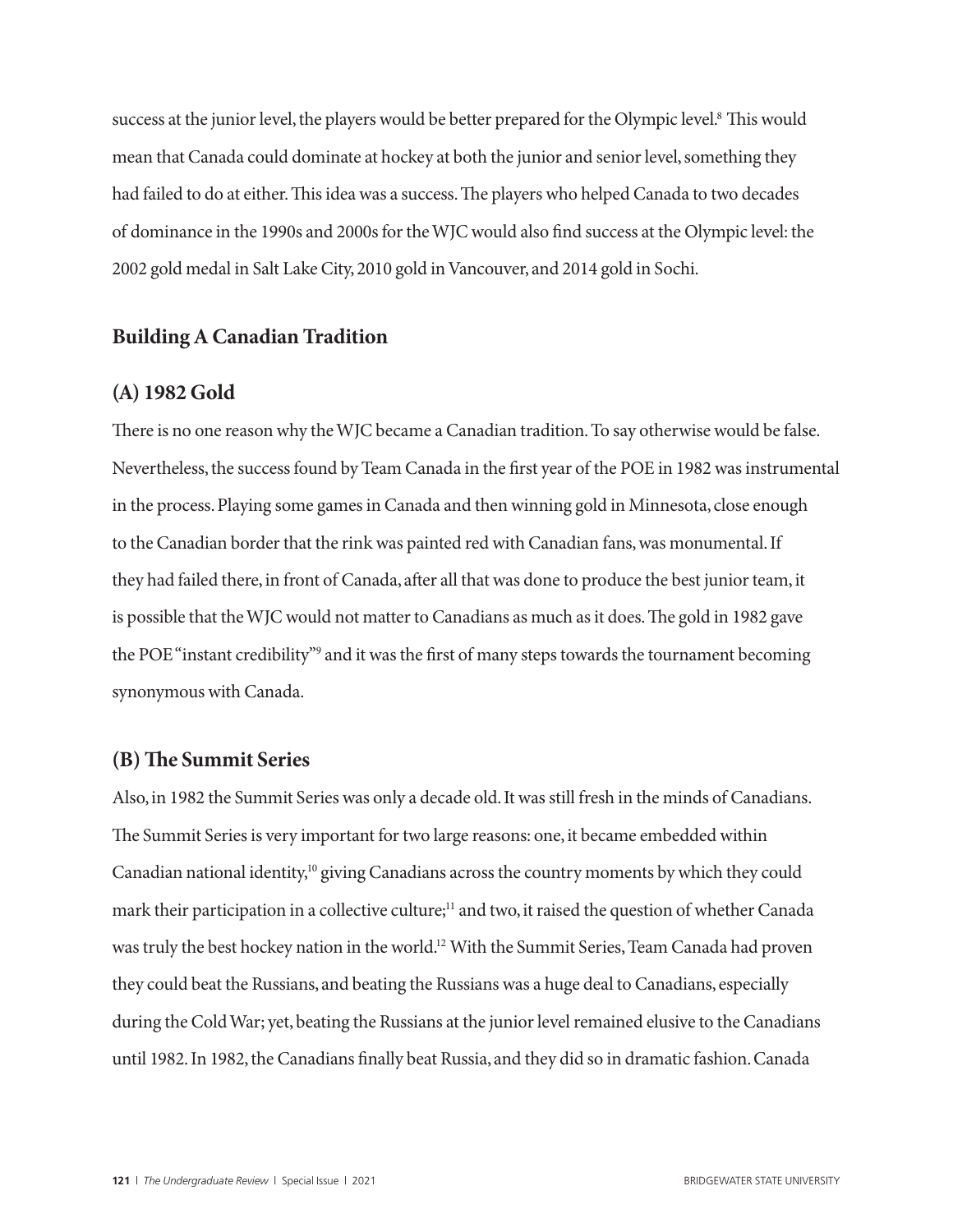handed the Russians a 7-0 defeat, the worst ever loss for the Russians at the WJC.<sup>13</sup> This game at the WJC was more than a win for the team, it was a victory for all of Canada. Any moment Canada bested Russia, especially at hockey, became an important moment.

#### **(C) Two Decades of Dominance**

More significant elements factoring into the WJC becoming a Canadian tradition are the National Hockey League (NHL) draft classes of 2003-2007, arguably some of the best NHL draft classes of all time, which produced the likes of Marc-André Fleury, Sidney Crosby, and Jonathan Toews. They would have played at the WJC between 2000-2009, the second decade of dominance for the Canadians. Canada medaled every year of the 2000-2009 decade, winning five straight gold.<sup>14</sup> Furthermore, these players grew up during the first decade of dominance between 1988 and 1997, when the Canadians won gold in eight of ten tournaments.<sup>15</sup> Seeing Canada dominate at the junior level as children, these players grew up wanting to play in the tournament so they could continue the Canadian success. As Team Canada star Jordan Eberle said, "you have two dreams growing up playing hockey in Canada: to play in the NHL and win a Stanley Cup, and to play for Canada at the World Juniors."16 This generation of players would be the first to grow up watching Canada succeed at the tournament and see it grow in popularity.

#### **(D) The "Dream Team"**

Also coming out of the 2003-2007 tournaments was the 2005 "Dream Team." The 2005 team is cemented within Canada and Canadian culture. The WJC is nearly 50 years old, and the team produced by every nation changes year to year, but the 2005 team from Canada is unanimously regarded as the best team to ever skate at the tournament.17 Moreover, hockey historian Ed Willes argues that the 2005 team best exemplified the objectives of the POE: win the WJC and prepare the players for the Olympics. Six players from the 2005 team went on to win Olympic gold on home ice in 2010.18 (It is also notable that of the 23 players on the 2010 Olympic roster for Canada, 18 represented Canada at the WJC at least once). But the fact that Canada put forward the best team helped entrench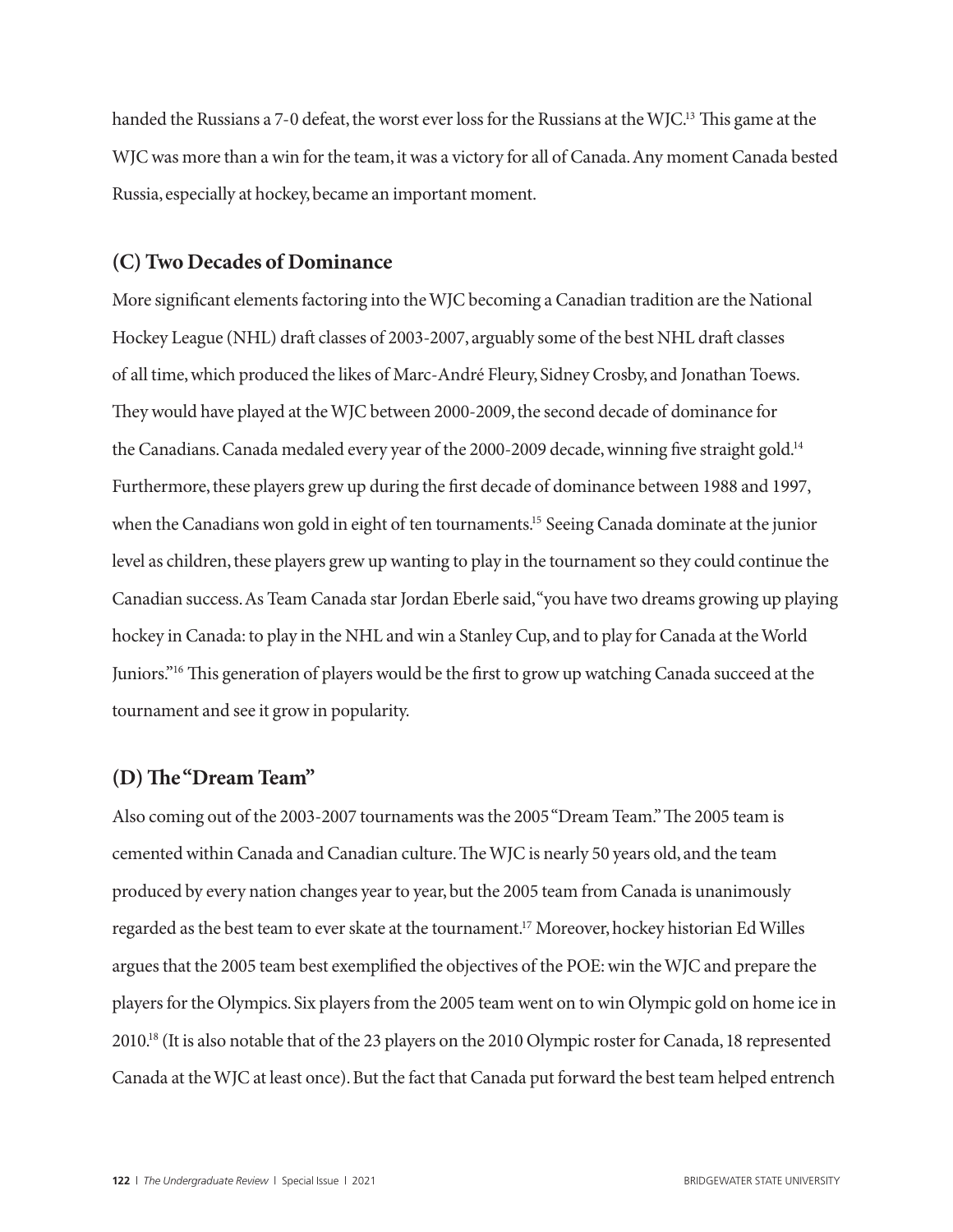and reaffirm the WJC within the context of Canadian identity. Canada *is* the best hockey nation and put forth the *all-time* best team.

#### **(E) The Value of a Moment**

One must also consider the mythicization of specific events, in which individual moments supersede their initial importance through the creation of a collective memory. Three examples of individual moments superseding their initial value at the WJC are the battle of Piestany in 1987, Jonathan Toews' shootout performance in 2007, and Jordan Eberle's semi-final goal in 2009.

In 1987, when Team Canada played the Soviet Union, they were in a position to win gold and would walk away with bronze if they lost. They had everything to lose. The game lasted 33 minutes and 53 seconds before ending in a bench-clearing brawl for which both Canada and the Soviet Union were disqualified.<sup>19</sup> The game became so much more than the almost 34 minutes that were played. The event polarized Canada as it raised questions about violence in hockey, something that had become so vital to Canadian hockey in the previous decades. Today, the "Punch-up in Piestany" remains controversial, with some believing the team was a "black spot"20 on hockey, and others believing they embodied ideas of loyalty and sacrifice.

The semi-final game between Canada and the USA at the 2007 tournament was one of the most suspenseful ever played by either team.<sup>21</sup> Tied 1-1 at the end of regulation, and through ten minutes of overtime, the game went to a shootout where 19-year-old Jonathan Toews was called on three times in the seven rounds of the shootout. Toews scored on all three shots to send Canada to the gold medal game where they would win gold.22 Unlike regulation or overtime goals, the goals scored in the shootout are not counted towards point totals. On the scoresheet, Toews' three goals on three different shots were not, technically, a "hat trick." Yet, Toews' heroics are played back on film every year. The 2007 semi-final game and Toews' three shootout goals have come to represent the Canada-USA rivalry at the tournament, and the will of Canadian players.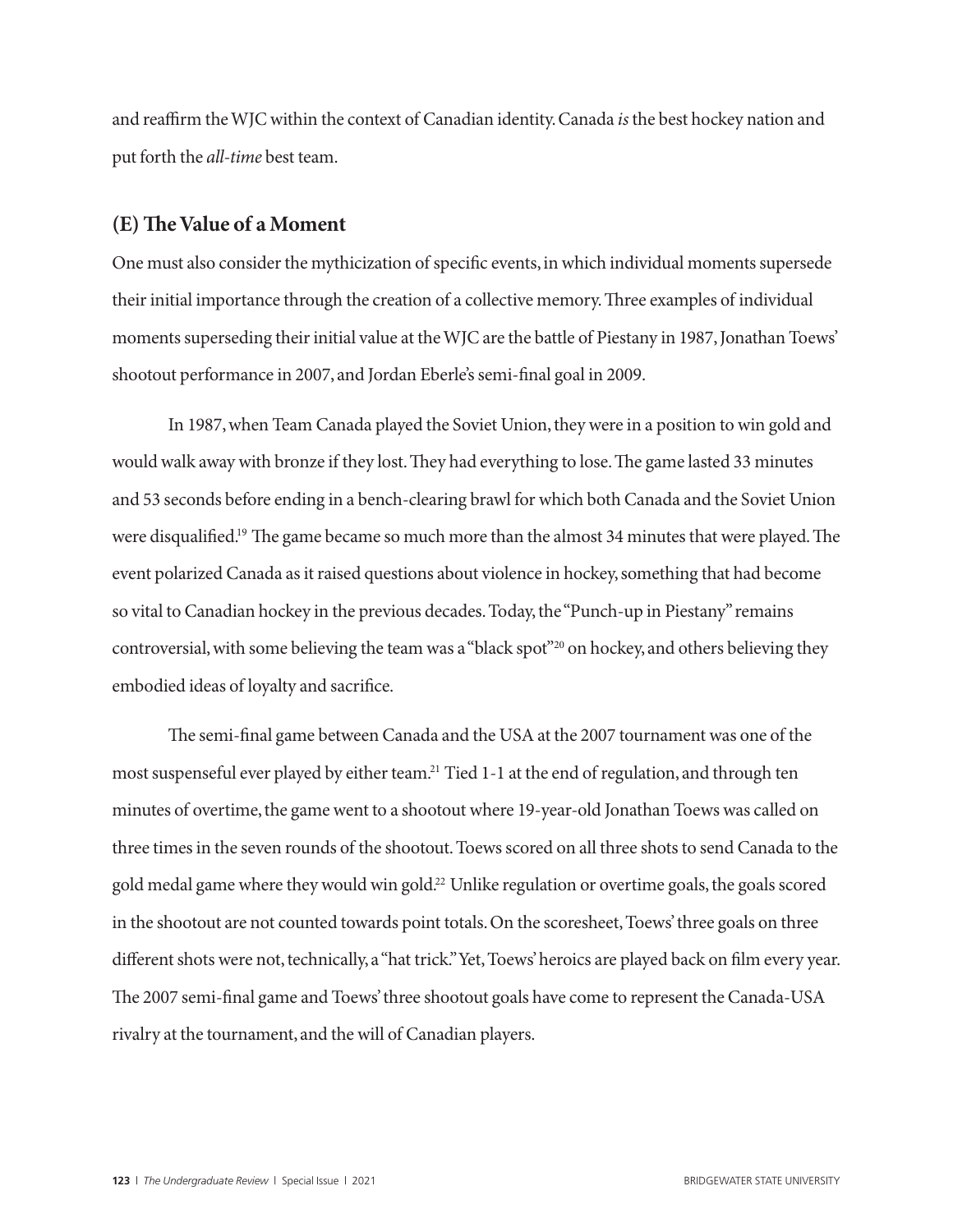In 2009, Canada found itself down 5-4 against the Russians in the semifinals with the seconds ticking down. Jordan Eberle scored the game tying goal with 5.4 seconds left in regulation. Like the 2007 semifinals, the game went to overtime and then to a shootout where Canada claimed victory to advance to the finals, where it defeated Sweden to win its fifth straight gold medal at the tournament.<sup>23</sup> Eberle's goal has since been considered one of the three biggest international goals for Canada, alongside Crosby's goal at the 2010 Olympics and Paul Henderson's goal at the Summit Series in 1972,<sup>24</sup> and the biggest goal ever scored at the WJC,<sup>25</sup> becoming for many Canadians synonymous with the tournament and with Canadian hockey. Yet, unlike Crosby's and Henderson's goals, Eberle's goal did not win the game, it simply kept the game alive. In these moments, the contest became more than just a hockey game, it became a moment of national pride and superiority that the population can reflect on and revel in, working to embed the WJC in Canadian culture.

#### **(F) Connecting Canadians Across the Country**

Beyond rosters and medals, the WJC connects Canadians across Canada. Canada has drastically different landscapes across the country. The Rockies, the Prairies, the tundra, and the Maritimes are nothing like each other. Regional differences can serve to disconnect Canadians from each other. However, every year, without fail, the WJC produces a team comprised of players from three different leagues coming from multiple provinces and territories. Representing Canada at the 2020 and 2021 tournaments, Yukon-born Dylan Cozens became the first player from the Territories to play at the WJC.<sup>26</sup> Boys from Newfoundland play with boys from British Columbia, and from the provinces in between. These players, having come from different backgrounds, bond together for two weeks over their similar pasts on outdoor rinks and frozen ponds.<sup>27</sup> The team that represents Canada is *representative of Canada*, and Canadians across Canada are able to sit down every year to cheer them on, bringing people together and helping tie the WJC to Canadian identity and truly become a Canadian tradition.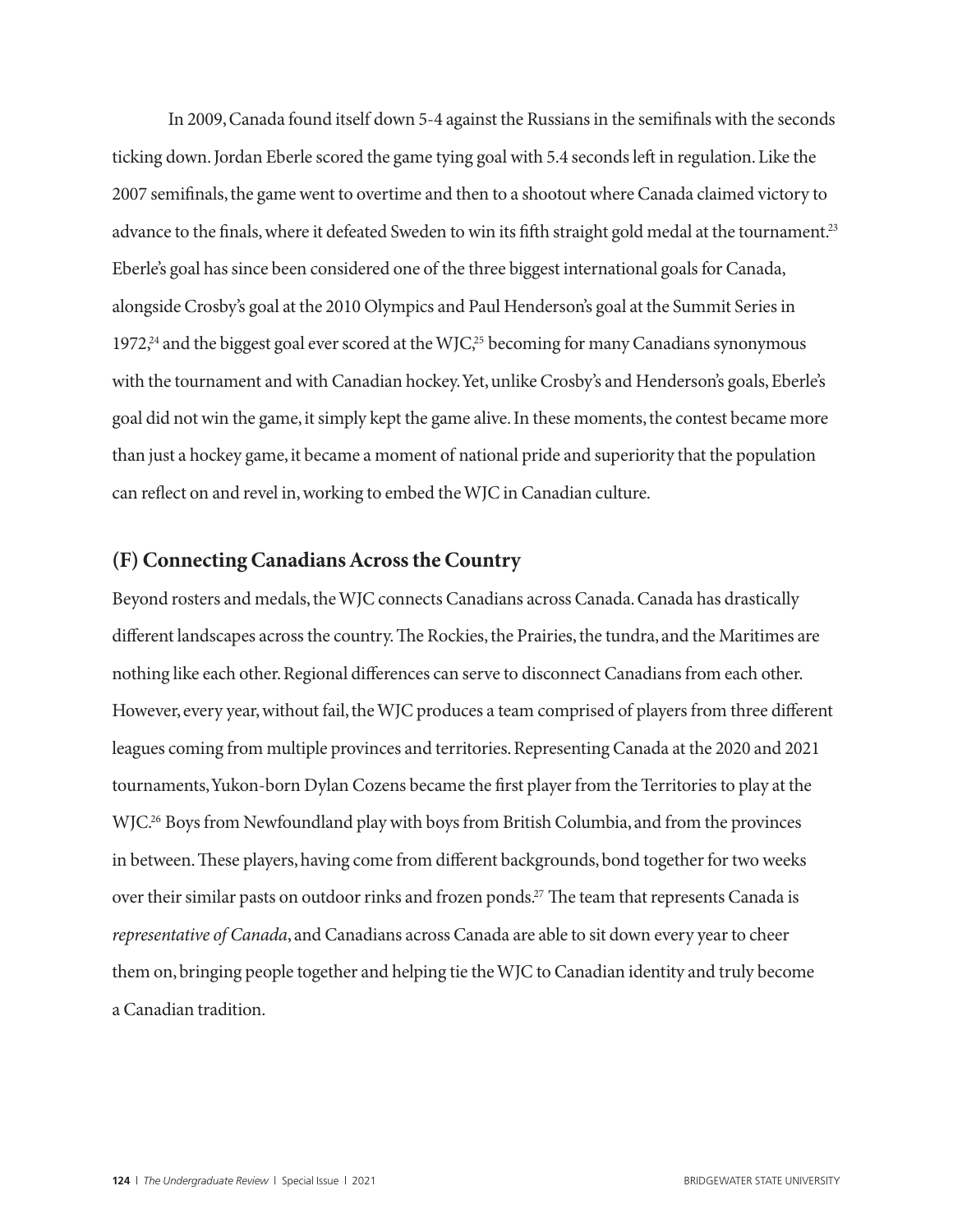#### **The Standard of Success**

The standard of success was set between 1988 and 1997 when the Canadians won gold at eight of ten tournaments. This golden decade was then followed up by the Canadians medalling at 14 of the next 15 WJCs, including another stretch of five straight gold medals.<sup>28</sup> Excluding the unofficial tournaments, Canada is the only nation to have won five straight championships, and its teams managed to accomplish this feat twice. During the 25 years between 1988 and 2012, in order to medal at the WJC, a country would have had to face Canada. Whether it was for gold or bronze, Canada was the nation to beat, and in 16 of 25 games, they won. While today Canada struggles to meet the very standard they set, Canada remains the nation to beat. Canada paved the way to success at the WJC, leading by example to show other nations what was needed in order to succeed.

Hockey writer Roy MacGregor has argued that, at the WJC, Team Canada's winning had been so consistent that, for the Canadians watching, nothing short of a gold medal was acceptable.<sup>29</sup> Canadians expected the team wearing the maple leaf to be the best team in the world. In an interview done after being named captain for the 2021 tournament, Kirby Dach stressed the importance of gold for Canada and the weight that comes with it.<sup>30</sup> WJC and Olympic gold medalist and Hockey Hall of Famer Jarome Iginla believes that the pressure produced by the "gold or bust" mentality is good for the development of the players.31 Will a player triumph under pressure, or will he crumble? The past record of the Canadians suggests that the mentality and the pressure accompanying it does in fact produce great players. This mentality is not found in any other nation.

Furthermore, former president of Hockey Canada Bob Nicholson said "good isn't enough. Excellence is what we aspire to but will never settle for because we believe we can be even better next year. And we know we have to be better every year."<sup>32</sup> This mentality not only drove Team Canada to be better, but other countries as well. Canada strove to be better in 1982, changing the way they approached the WJC and others followed suit. Canadian players' inner drive to better themselves pushed other nations to better their teams. And while the goal was more about beating Canada than bettering themselves, the other nations ultimately bettered themselves.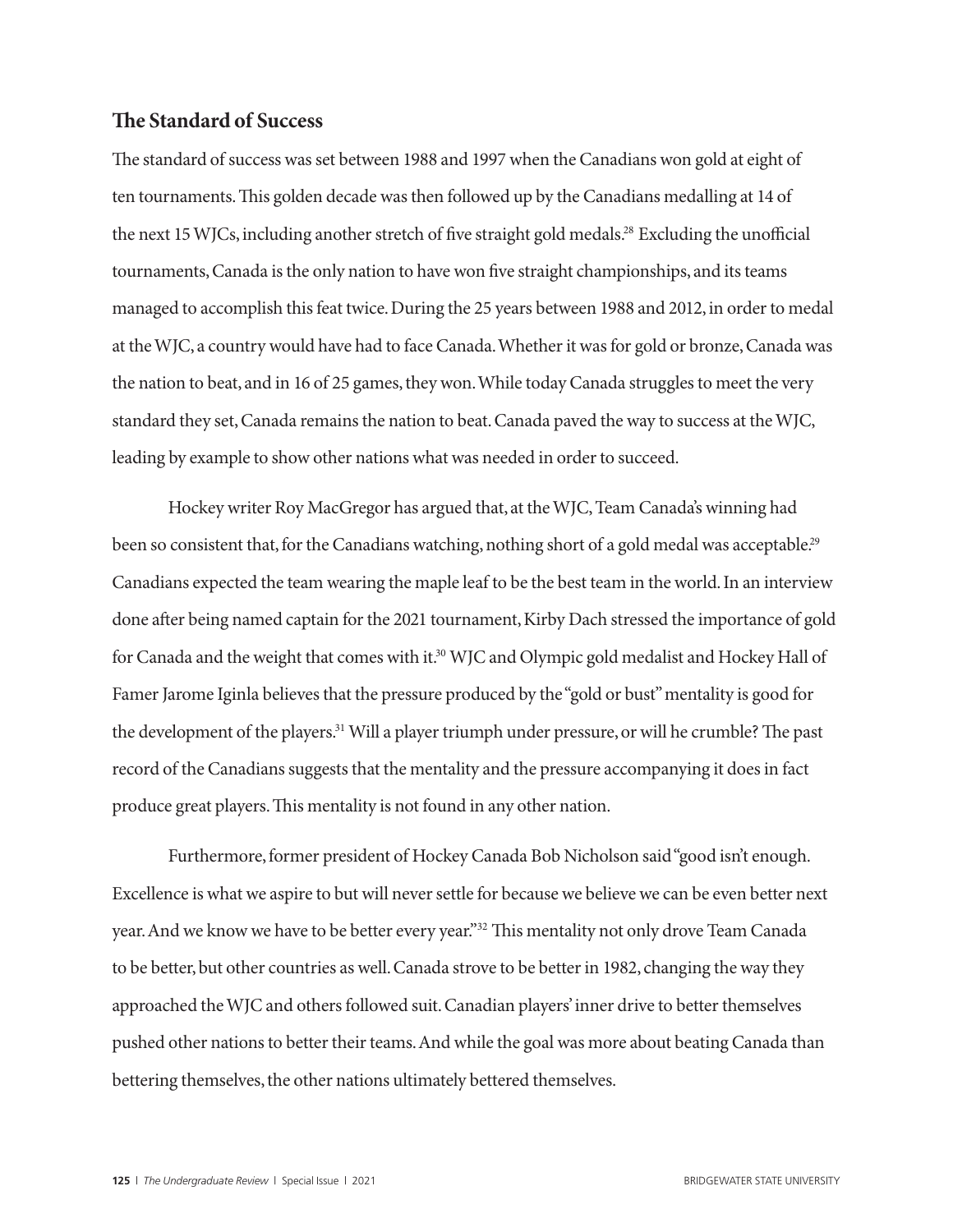#### **The States in a State of Disappointment**

The United States was part of the initial WJC in 1977. The team finished the tournament in seventh place out of eight with only one win. The Americans won their first bronze in 1986. Their first silver came in 1997 after they lost to Canada in the gold medal game. This would be the last of five straight golds for the Canadians. The United States won its first gold in 2004, conquering their demons and defeating Canada. It took Canada six tournaments to win gold, whereas it took the Americans 28.<sup>33</sup> Reviewing the history of the United States at the WJC, a narrative of "finally over the hump" emerges after they won gold in 2004. The Americans were finally able to defeat Canada. This narrative would be flipped in the 2010s with the Canadians continually searching to defeat the Americans.

Before the birth of the NTDP in 1996, the Americans had two medals, both bronzes, for their efforts at the WJC. That was insufficient for the nation that was proving to the world that it, too, could be a hockey nation with both Olympic and WJC success. The improbable upset at the 1980 Olympics, the "Miracle on Ice," the American equivalent to the Summit Series, was less than 20 years old. The average age of Team USA at the 1980 Olympics was 22,<sup>34</sup> just over the cut off for the WJC. Yet, much like the Canadians 20 years earlier, the WJC gold remained elusive.

#### **USA Hockey's National Team Development Program**

In 1996, USA Hockey launched its own version of the POE: the NTDP. As its name suggests, the NTDP focused primarily on developing players. The success of the NTDP is not measured in wins or points, like other hockey leagues. Rather, the success of the NTDP is measured by the success of its players and the development of their skills. The NTDP plays against highly skilled teams, some of whom play in an age group above them, and the players who graduate from the NTDP are impressively talented and have gone on to become hockey superstars synonymous with USA Hockey and the sport itself, such as Patrick Kane, Jack Eichel, and Auston Matthews.35 This is in contrast to the CHL which develops more than just raw skill.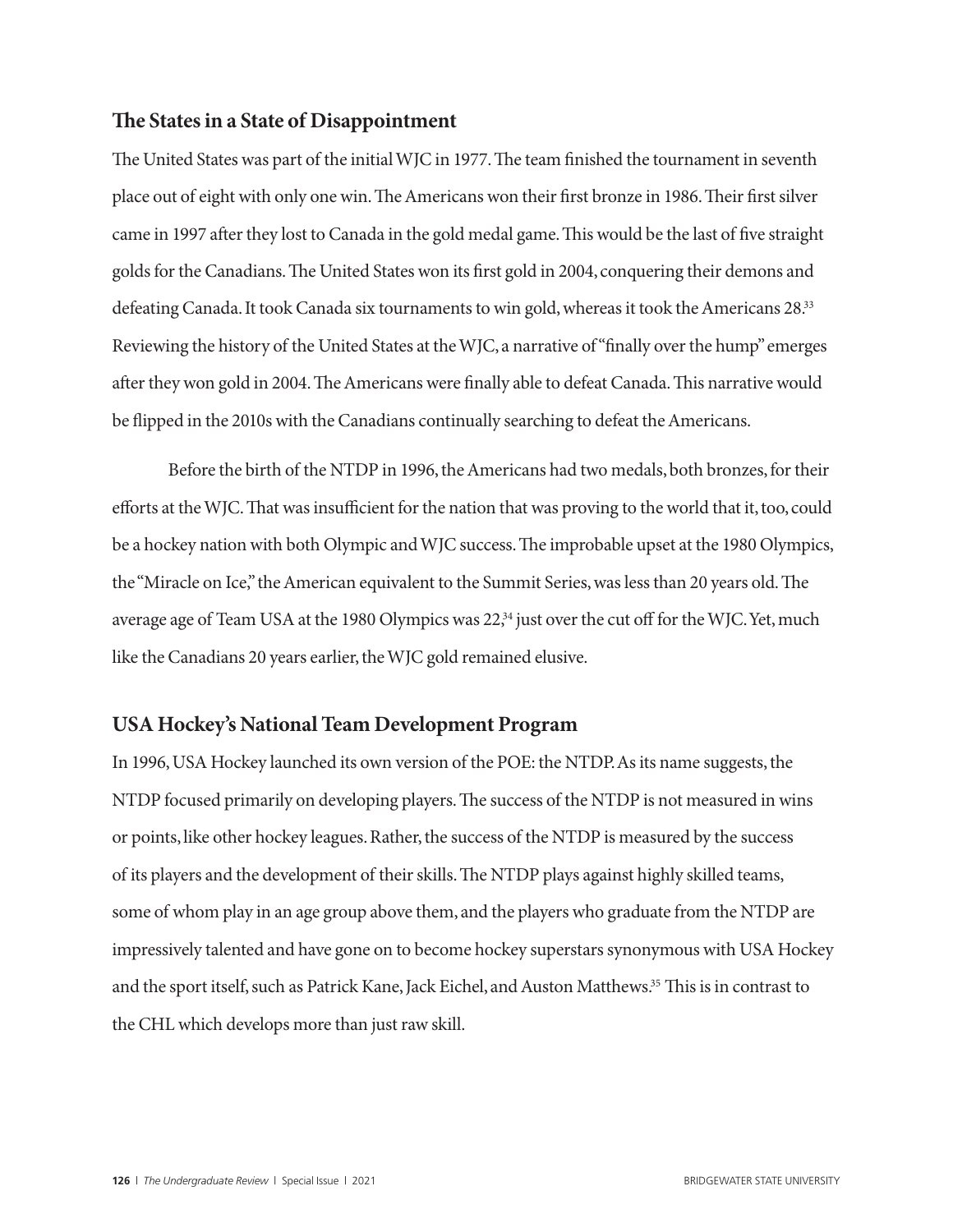The CHL, comprised of 60 teams in three leagues (the Western Hockey League [WHL], the Ontario Hockey League [OHL], and the Quebec Major Junior Hockey League [QMJHL]), is the largest junior hockey league in the world. The CHL develops the best players between the ages of 16-21.36 Most players are Canadian, though American and European players also play in the league. The majority of NHL players have played in the CHL at some point in their careers.<sup>37</sup> The CHL creates more well-rounded players that can play the physical side of hockey as well as "role players."38 For this reason, the players who come out of the NTDP in the recent years are, arguably, more effective players than the Canadians playing in the NHL. The 2001-born NTDP group is perhaps the best class yet as 17 players from the 2019 U18 NTDP team were drafted in the 2019 NHL entry draft, including eight in the first round, a record for most first-round selections from one team.<sup>39</sup>

#### **(A) The NTDP, CHL, and POE**

The NTDP is based largely on both the CHL and the POE. The NTDP plays as a team year-round in the United States Hockey League (USHL),<sup>40</sup> the American version of the CHL. The USHL is an American junior level hockey league for elite players between the ages of 16 and 20,<sup>41</sup> similar to the CHL. However, the CHL is comprised of three separate leagues and the POE selects the best players for the program to represent Canada at the WJC in the summer with a final selection in camp in December.<sup>42</sup> The players on Team Canada play together for two weeks before returning home. This is a distinct difference, and arguably an improvement that the United States has made regarding its development program. Where Canada does not have a permanent national team, the NTDP is the official U18 national team for the United States.<sup>43</sup> They are the permanent American POE team, comprised of the best 46 American players who play together year-round<sup>44</sup> and are dedicated to developing their skills and improving USA Hockey's standing on an international level.

As previously stated, the CHL is separated into three leagues. Junior players play in a branch of the CHL based on where they live. Thus, geographically, the players on any given team are from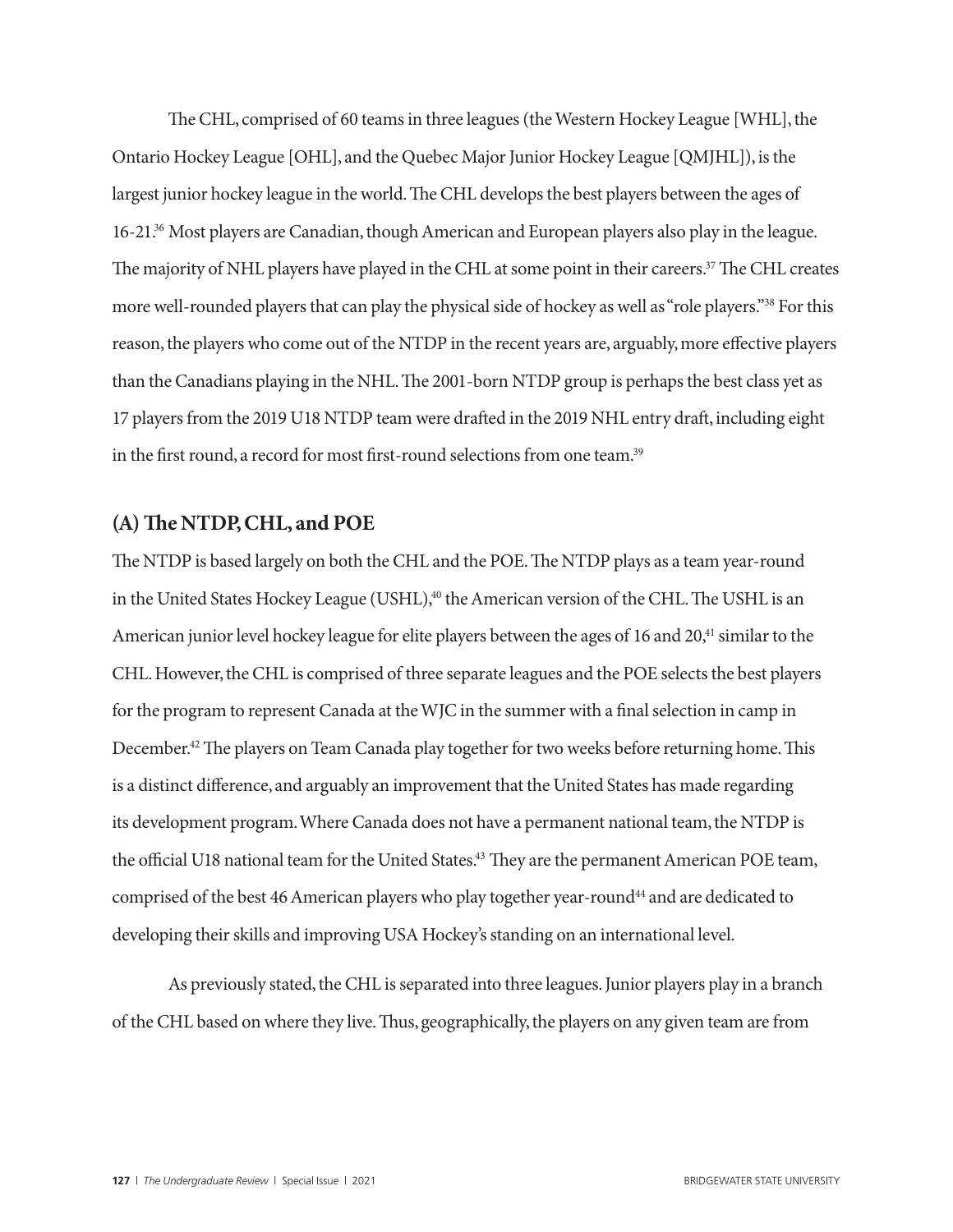the same area. The only time the best players from these junior teams across the country are brought together are for junior international competitions such as the U17s, U18s, and the WJC. Playing together year-round builds chemistry that would make a team much harder to beat compared to a team that spends only a handful of days together before the start of the tournament.

At the 2021 WJC, the Canadian players were together for 58 days, significantly longer than any other Canadian team had been.<sup>45</sup> The chemistry between them through their nearly two months together was undeniable as they walked through the tournament undefeated and posted some of the best offensive and defensive statistics in Canadian WJC history; that is, until they faced the Americans in the gold medal game. There were 15 NTDP players on the American roster this year, most of them teammates from the prestigious 2019 U18 NTDP team.<sup>46</sup> The Canadians were shut out in the gold medal game. Both goals scored by the Americans in the game were scored by 2019 NTDP graduates, and the three players who connected for the gold-medal-winning goal, Alex Turcotte, Drew Helleson, and Trevor Zegras,<sup>47</sup> were all teammates on the 2019 U18 NTDP team, demonstrating the power of chemistry and how it can be the difference between silver and gold.

#### **(B) U18 World Championships**

The most significant difference between the CHL and the NTDP is how the teams end their seasons. The CHL ends its season with the Memorial Cup, the hardest trophy to win in junior sports, whereas the NTDP ends its season representing the United States at the U18s.<sup>48</sup> The focus on the U18s is key to the success of the NTDP. Where Canada places the value in the WJC, the Americans focus on the U18s. The U18s is a newer international competition; the first tournament was held in 1999, three years after the creation of the NTDP. However, the United States would not win a medal at the U18s until 2002.49 They won gold. Nevertheless, they medaled, and won gold, quicker than the Canadians did. Moreover, of the 21 U18 tournaments, the Americans lead all countries with 17 medals, 10 of them being gold.<sup>50</sup> Canada has seven medals at the U18s, three of them being gold.<sup>51</sup> If the Americans could succeed at the U18 level, their players would, in the short run, be ready to compete over the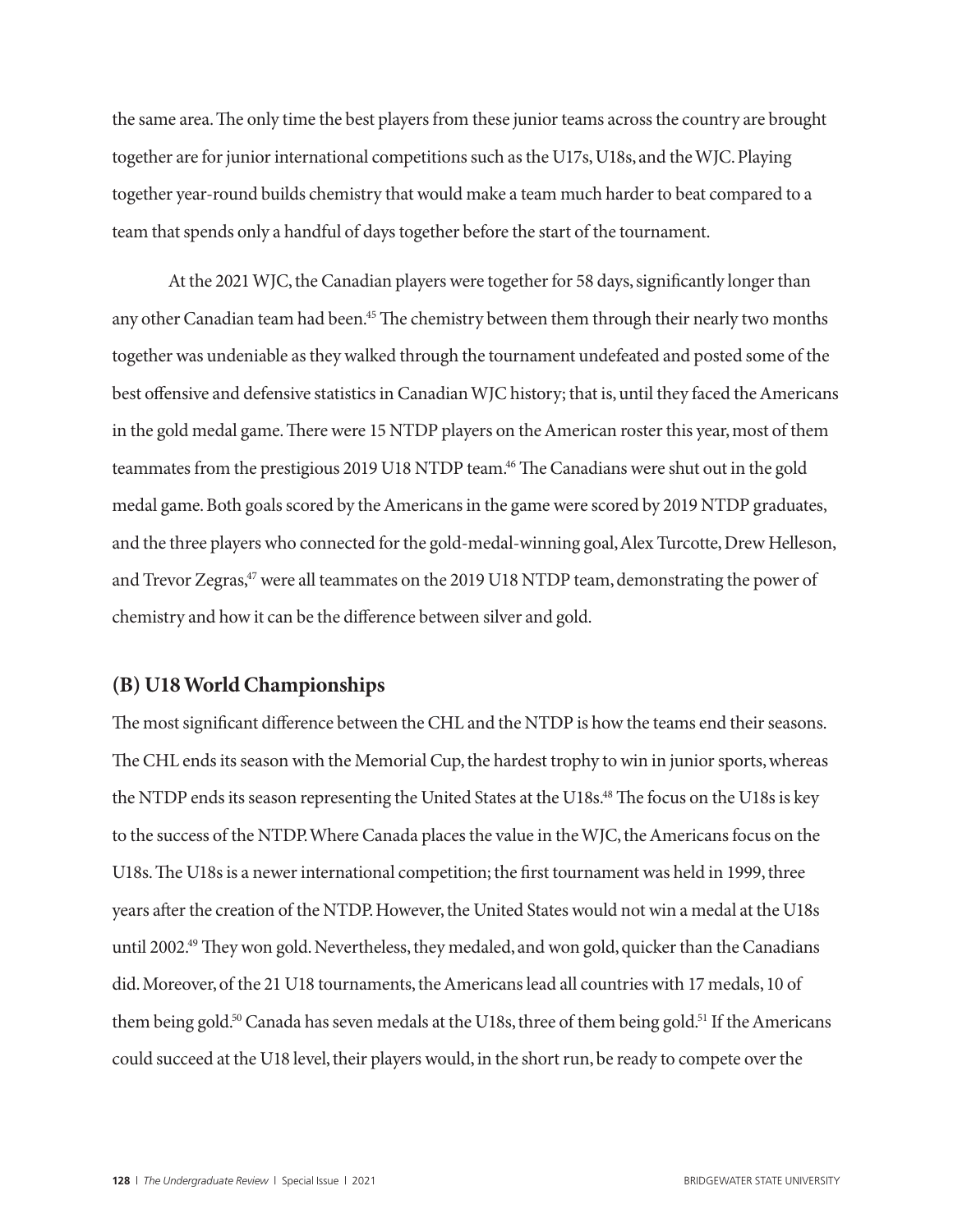next two years at the WJC, and, in the long run, be prepared for the Olympics and other senior international competitions.

#### **(C) NTDP Graduates and the WJC**

After graduating from the NTDP and representing the United States at the U18s, NTDP graduates make up approximately 50% of the United States' WJC roster. This is a remarkable feat, as each year the NTDP is comprised of only 46 players separated into two 23-player teams: U17 and U18.52 Winning gold in 2021, 15 of the 25 players representing the United States graduated from the NTDP.<sup>53</sup> When the United States won its first gold in 2004, 15 of the 23 players on Team USA had graduated from the NTDP.<sup>54</sup> On the 2010 gold-medal winners, 12 of the American players had graduated from the NTDP.<sup>55</sup> For the 2013 gold, 13 players were NTDP graduates,<sup>56</sup> and when they won their fourth gold in 2017, 16 of the players were NTDP graduates.<sup>57</sup> Furthermore, the winners of the tournament's Most Valuable Player award in last five years have come from either Team USA or Team Canada.<sup>58</sup> The three MVPs for Team USA were all NTDP graduates.

The focus on just 46 players rather than a fully fleshed-out league based on the same principles of the NTDP is a flaw of the program<sup>59</sup> and perhaps the reason the Americans have not fully found the international success at the WJC that they desire. As only 50% of the American WJC team graduates from the NTDP, only half the team receives the skill development of USA Hockey's prized program. If the remaining 50%, or at least another 20-30% of the roster received the same pedigree training provided by the NTDP, it is conceivable that the Americans would find even more success than they are already finding.

Every year, USA Hockey loses its best players to the NHL while they are still eligible to play in the WJC. Jack Hughes (an NTDP graduate) was selected first overall in the 2019 NHL draft.<sup>60</sup> Hughes became the first player to jump straight from the NTDP to the NHL.61 The New Jersey Devils, who drafted Hughes first overall, did not release him to play in the WJC for the 2020 tournament.<sup>62</sup> Despite the delayed start to the NHL season, the Devils again did not release Hughes for the 2021 WJC<sup>63</sup>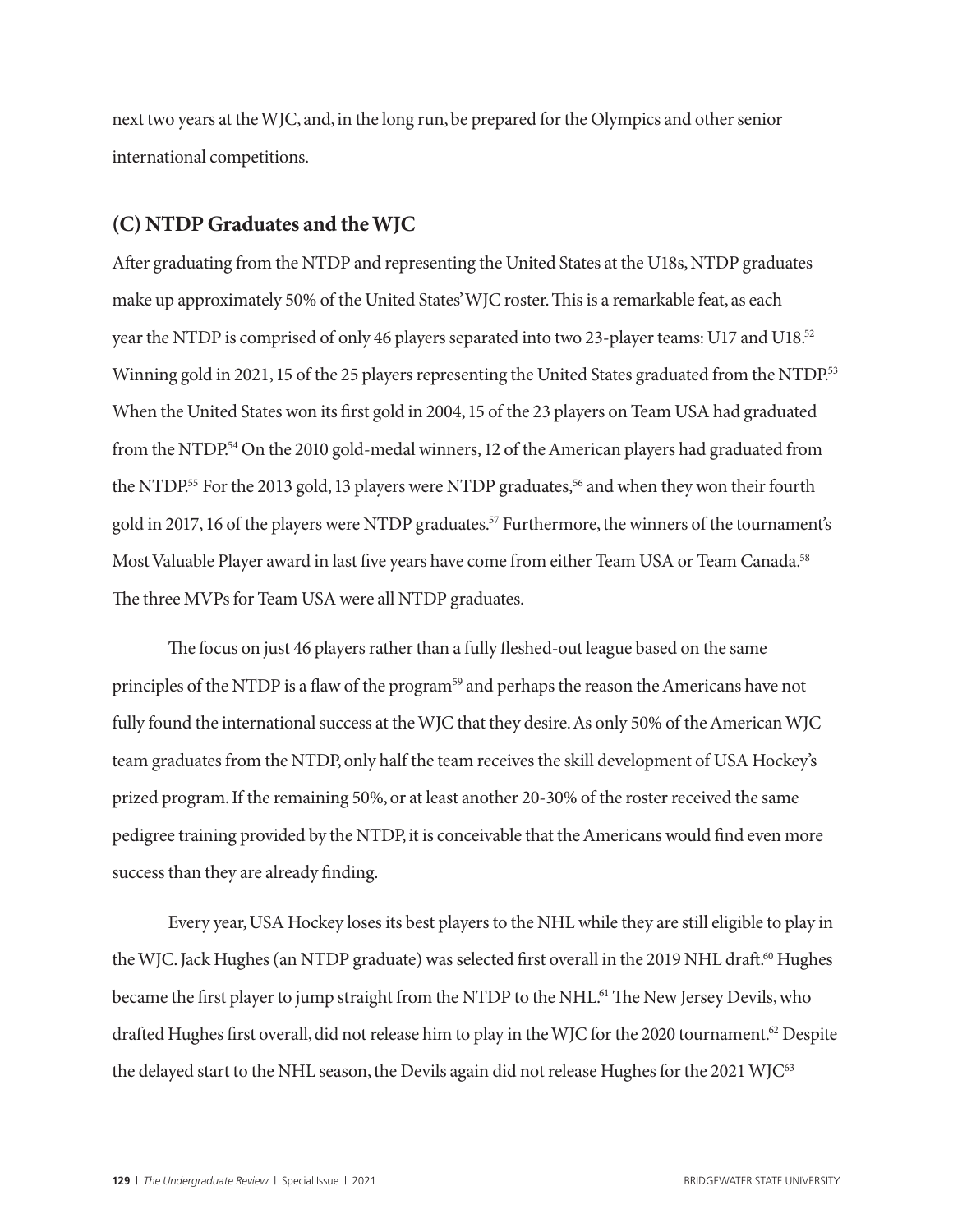even though Hughes, at 19 years old, was still eligible for the tournament. This is a frequent story for programs developing the best of the best.

The graduates of the NTDP are breaking into professional leagues (and particularly the NHL) while they are still teenagers. This forces USA Hockey to compose WJC rosters without some key players. While this hurts WJC teams, it also displays the exceptional development of the NTDP in two ways. Firstly, NTDP players are breaking into the NHL at younger ages, and secondly, despite losing some of their best players, the United States is still winning at the WJC much more frequently, and winning gold more often than their Canadian counterparts. If the NHL teams possessing rights to the NTDP players chose to release them for the WJC, the United States would have more star players on its team and would become that much more difficult to beat.

The United States won its first silver medal in 1997,<sup>64</sup> in the second year of the NTDP's existence. While it is not the immediate and dramatic success the Canadians found after the creation of the POE, it was, nonetheless, a big step for the Americans and demonstrates the success of the NTDP. Every program, especially development programs, has bumps to work out. The POE itself has made adjustments over the years. The NTDP is no different, and, after trial and error, the last decade has seen the best production by the NTDP. In 2010, the United States won its second gold medal (by defeating Canada), and followed it up by winning a bronze in 2011. This was the first time the United States won consecutive medals at the WJC.<sup>65</sup> Between 1977 and 2009, the Americans won a total of five medals at the WJC.<sup>66</sup> From 2010 onwards, Team USA has won eight medals.<sup>67</sup>

#### **(D) Summary**

Whereas the POE exists because Canada was tired of losing to the Russians, the NTDP exists because Americans were tired of losing to the Canadians. USA Hockey took the two most successful hockey development programs in the world and combined them, adding in their own distinct American ideals and created the NTDP. It has been markedly successful and the program not only continues to help grow the development of junior hockey within the United States, but also raise the standing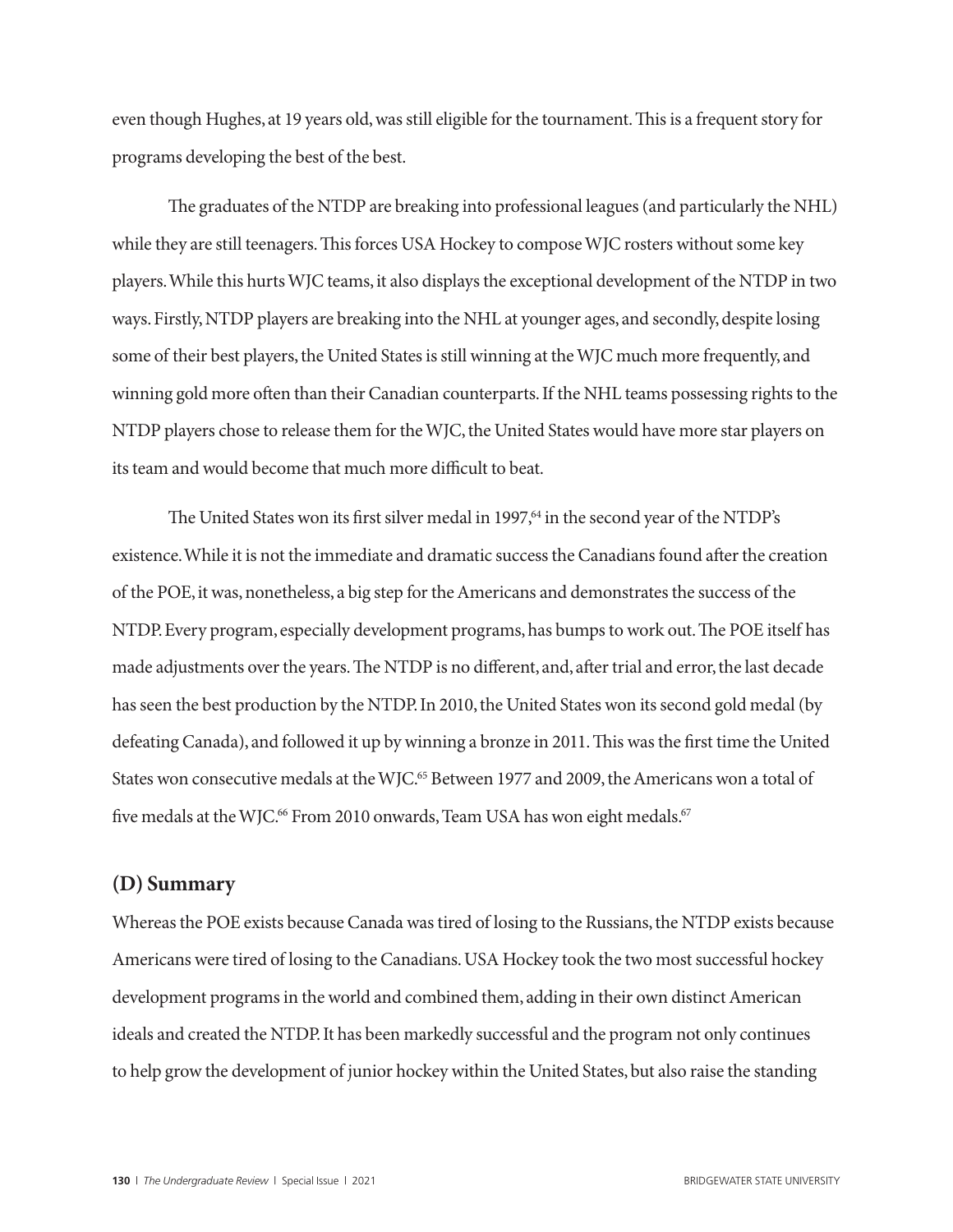of the Americans on the international level.<sup>68</sup>

#### **Who is the Dominant Force?**

Hockey is a large part of Canadian national identity. The continued success at international competitions has helped to solidify that notion.<sup>69</sup> Roy MacGregor calls it an understatement to say hockey is the national religion of the country.<sup>70</sup> If hockey is the national religion, then the WJC would be a place of worship. The WJC is enshrined in Canadian national identity, yet Canada is no longer the commanding team at the tournament. Since 2010, the Canadians have won the same number of medals as the Americans  $(8)$ , while the Americans have won more gold medals.<sup>71</sup>

After losing in the semi-finals at the 2014 WJC, Canadian coach Brent Sutter said that the WJC was "not just our [Canada's] game" and that "[other] countries have caught up to Canada."<sup>72</sup> Not being the commanding team at the tournament is unsettling to Canadians who understand their national identity in relation to hockey. Hockey and the persistent gold medals at any international level is a national pride. The sport and its importance to Canada is how Canadians understand their national identity.73

Going into the 2020 WJC, the United States had won four straight and six of the last 11 games against Canada, including winning the gold medal over Canada in 2017. This is in contrast to the United States being able to beat Canada only twice in the previous ten meetings at the tournament.<sup>74</sup> December 26, 2019 was the first time Canada was able to defeat the Americans at the WJC since December 31, 2014,<sup>75</sup> and the American win streak over the Canadians has begun again as they defeated the Canadians for gold in 2021. Of the 48 all-time head-to-head games at the world juniors, Canada has won 33.<sup>76</sup> However, in the 13 head-to-head games since 2010, the US has won seven.<sup>77</sup> Canadians have felt threatened by the American influence on hockey since the 1970s,78 and they do not want to admit that hockey is not just "Canada's game," it is a sport that other countries can excel at as well.79 However, American dominance is on the rise and they have solidified themselves as Canada's newest and now greatest rival in hockey.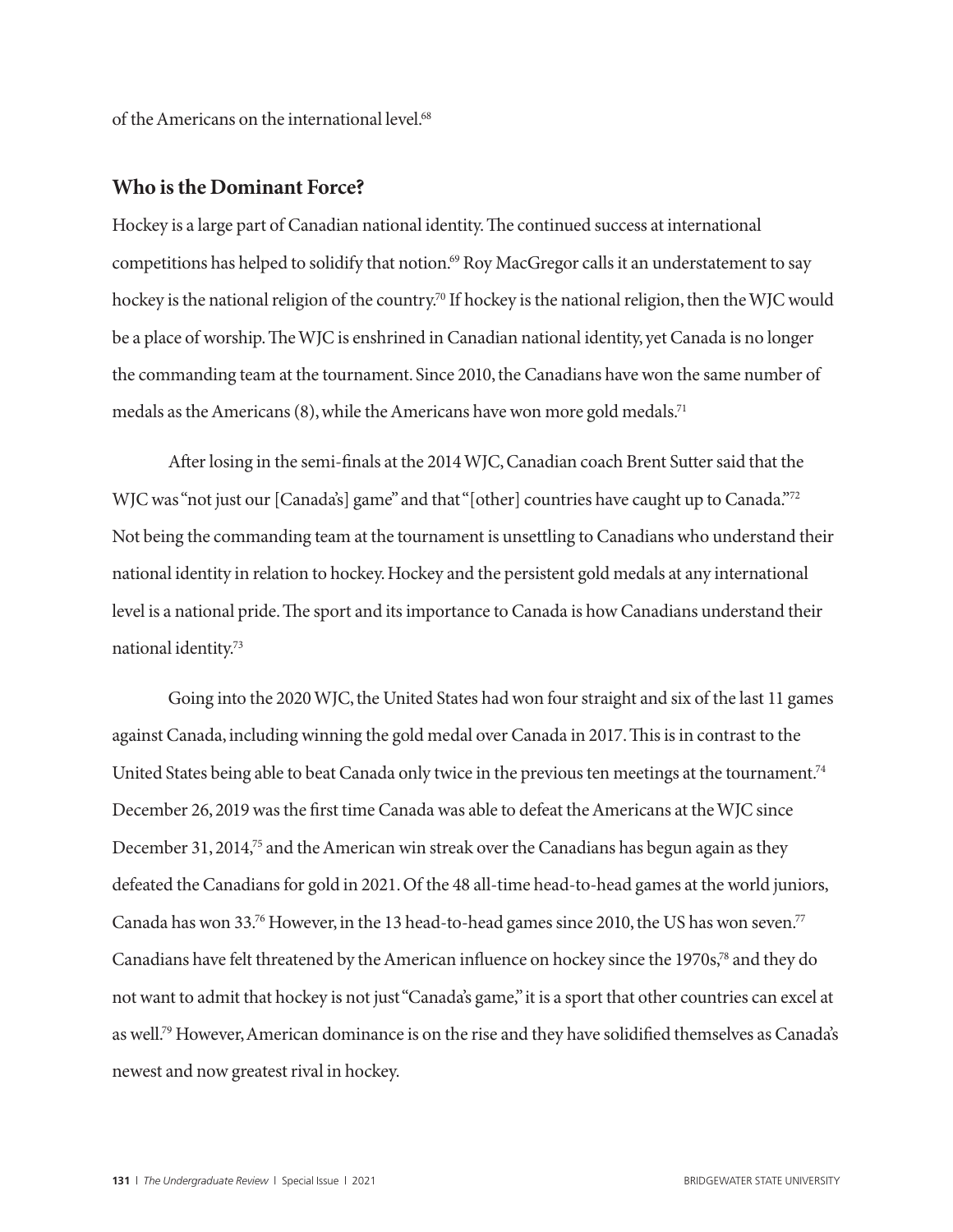This is not to say that Canada is a weaker team now than they previously had been. Rather, all of this signifies that Canada has raised the bar of what is needed to succeed and the other countries have finally caught Canada, just as Canada caught Russia in the 1980s. So, where does that leave Canada and Canadian identity if its teams are no longer the best in the tournament? Canada being responsible for the recent American success at the tournament signifies that Canada is still prevailing as a hockey nation even if they are not dominating the podium, something that is critical to a sometimes fragile national identity.

#### **Conclusion**

The success that the United States has found at the WJC is a direct result of Canada setting the bar of excellence and the standard of success. This standard forced the Americans to create a new development program, the NTDP, based on both the POE and the CHL to find success at the international level. This notion was supported through examining how Canada set the bar of hockey excellence and the standard of success at the WJC when its teams won gold in eight of ten tournaments between 1988 and 1997, how the NTDP was the American answer to the CHL and POE, and why the NTDP players found greater success at the WJC compared to previous American WJC teams. In 1982, in Rochester, Minnesota, no one thought that Canada could win. The tape of the Canadian national anthem was not even brought to the game in which Canada won its first gold.<sup>80</sup> A great deal changed between that time, when Canadian players gathered on the blue line to sing "O Canada," and 2009, when Eberle's final-second goal brought Canada its last of five straight gold medals. Between 1982 and 2009, Team Canada won 23 medals, 15 of which were gold. They built a system that dominated the WJC for 27 years, making a tournament that Canadians had once seldom watched into a tournament synonymous with Canada. Nevertheless, the greatest success for the Canadians was setting the standard of hockey excellence at the junior level, forcing the other nations to rise to the expectation.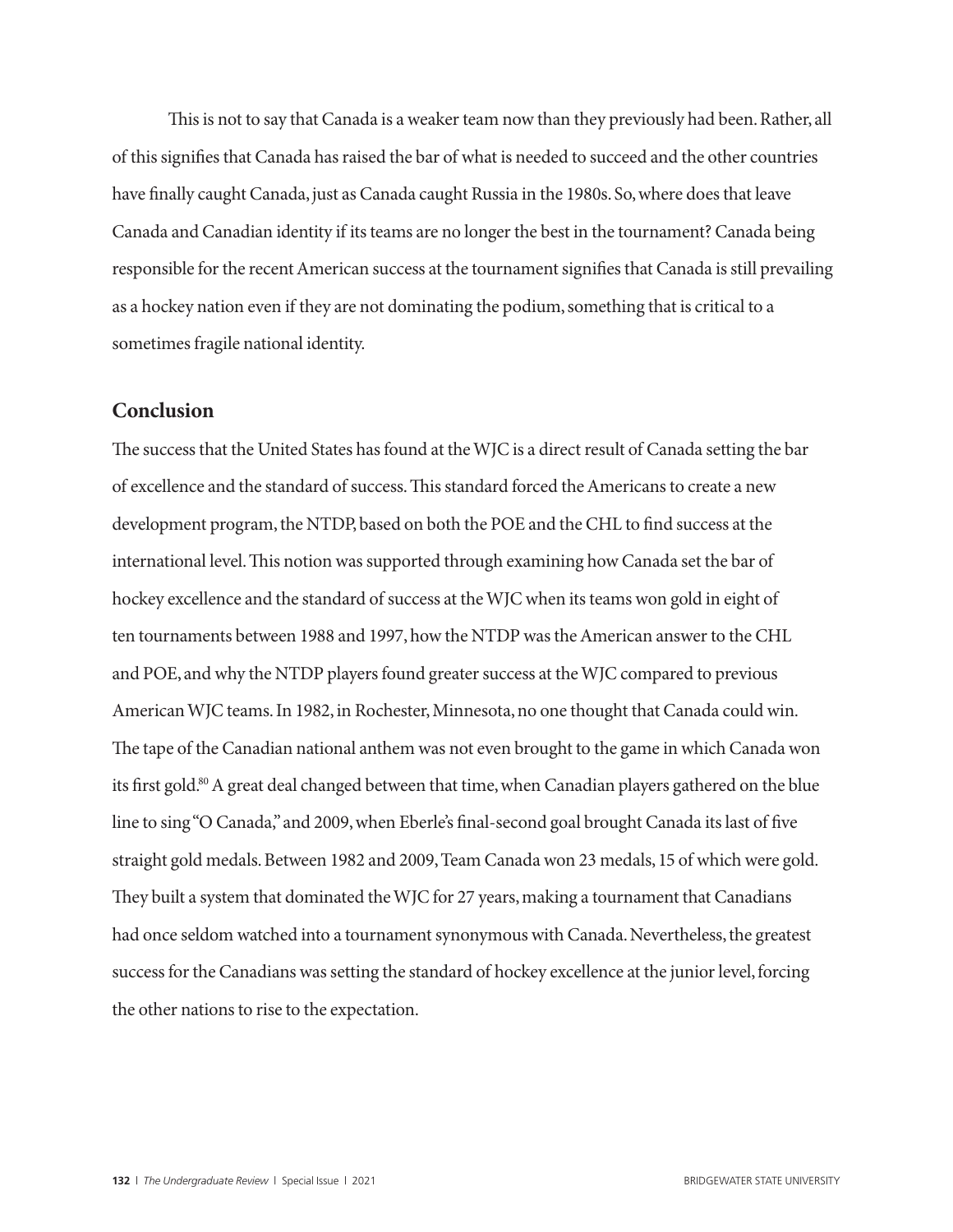

**Kat Rice** is fourth-year student at Brock University co-majoring in Canadian Studies and History while pursuing a minor in Political Science. She is the 2021 recipient of the James Nicks Memorial Prize in Canadian Studies, awarded annually to the most distinguished Canadian Studies major. Outside of school, Kat enjoys spending time with her dog, writing, and camping and hiking in Northwestern Ontario.

#### **Appendix**<sup>81</sup>

Medals by country

Countries in *italics* no longer compete at the World Junior Championships

| <b>Country</b>       | Gold     | <b>Silver</b> | <b>Bronze</b> | <b>Total Medals</b> |
|----------------------|----------|---------------|---------------|---------------------|
| Canada               | 18       | 10            | 5             | 33                  |
| Russia               | 4        | 10            | 9             | 23                  |
| Soviet Union         |          |               |               | 13                  |
| CIS                  |          |               |               |                     |
| <b>Total</b>         | 13       | 13            | 11            | 37                  |
| Sweden               | 2        | 11            | 6             | 19                  |
| Finland              | 5        | 4             |               | 16                  |
| <b>United States</b> | 5        | $\mathcal{P}$ | 6             | 13                  |
| Czech Republic       |          |               |               |                     |
| Czechoslovakia       |          |               |               |                     |
| <b>Total</b>         |          |               |               | 14                  |
| Slovakia             | $\Omega$ | 0             | 2             |                     |
| Switzerland          | 0        |               |               |                     |

#### **Endnotes**

- <sup>1</sup> "All Medalists World Men U20," IIHF.com, accessed January 15, 2020, https://www.iihf.com/en/medalists?selectedTournamentTypeID=6&gender=men.
- <sup>2</sup> Mark Spector, *Road to Gold: The Untold Story of Canada at the World Juniors* (Toronto: Simon & Schuster Canada, 2019), 2.
- <sup>3</sup> Ibid., 3.
- <sup>4</sup> Patricia Cormack and James F. Cosgrave, *Desiring Canada: CBC Contests, Hockey Violence, and other Stately Pleasures* (Toronto: University of Toronto Press, 2013), 100.
- <sup>5</sup> Spector, *Road to Gold*, 3.
- <sup>6</sup> Murray Costello, "Introduction" in *Hockey Canada: Thirty Years of Going for Gold at the World Juniors* (Toronto: Penguin Group, 2011), 2-5.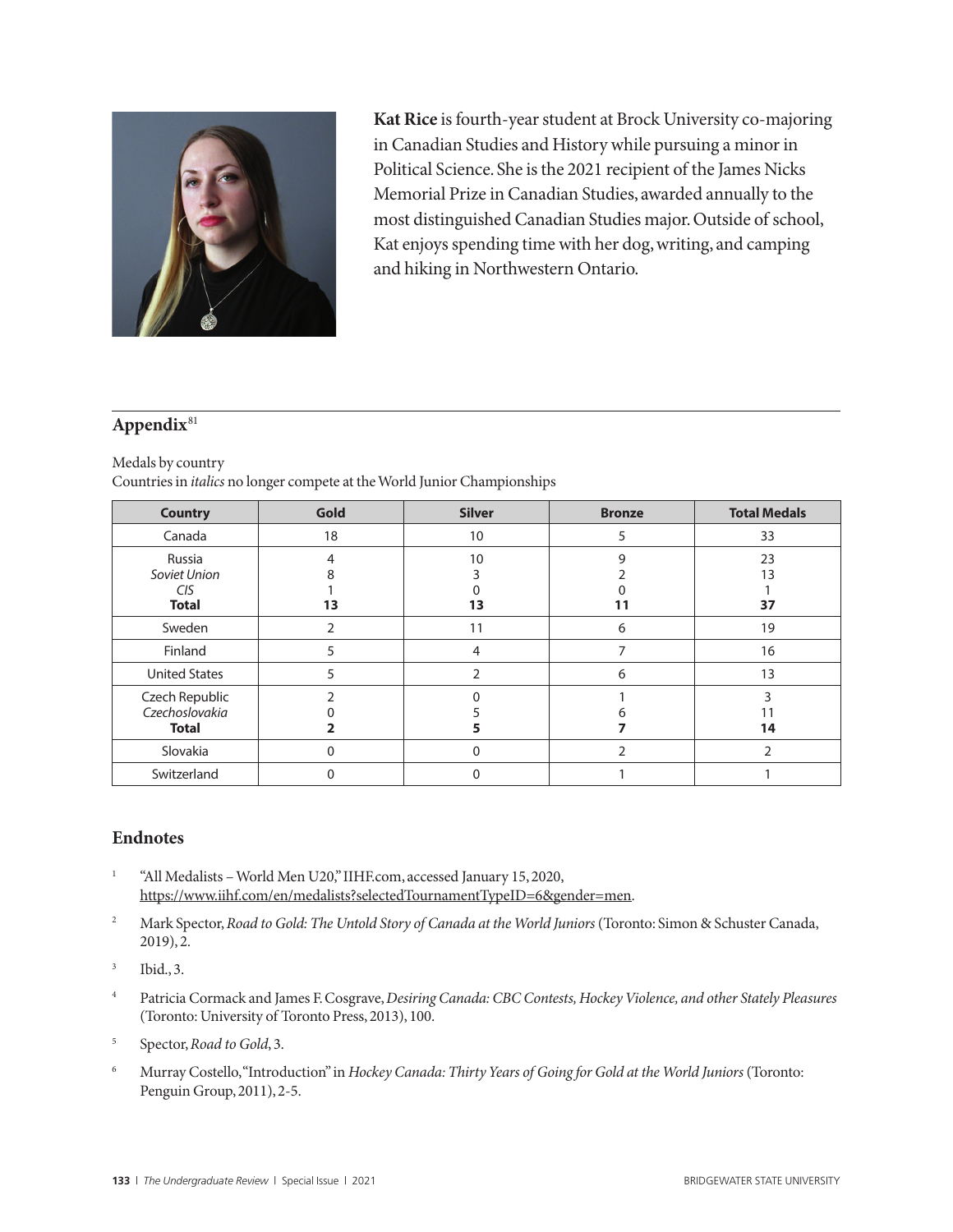- <sup>7</sup> "All Medalists Olympic Winter Games," IIHF.com, accessed January 15, 2020, https://www.iihf.com/en/medalists?selectedTournamentTypeID=1&gender=men.
- <sup>8</sup> Costello, "Introduction," 5.
- <sup>9</sup> Ibid., 4.
- <sup>10</sup> Brian Kennedy, "Confronting a Compelling Other: The Summit Series and the Nostalgic (Trans)formation of Canadian Identity" in Andrew C. Holman, ed. *Canada's Game: Hockey and Identit*y (Kingston and Montreal: McGill-Queen's University Press, 2009), 47.
- <sup>11</sup> Ibid., 45.
- <sup>12</sup> Ibid., 51.
- <sup>13</sup> Spector, *Road to Gold*, 32.
- <sup>14</sup> *All Medalists World Men U20*. IIHF.com.
- <sup>15</sup> Ibid.
- <sup>16</sup> James Duthie, *Beauties: Hockey's Greatest Untold Stories* (Toronto: HarperCollins, 2020), 218.
- <sup>17</sup> Spector, *Road to Gold*, 125.
- <sup>18</sup> Ed Willes, "2005, Fargo: The Powerhouse" in *Hockey Canada: Thirty Years of Going for Gold at the World Juniors*, (Toronto: Penguin Group, 2011), 171.
- <sup>19</sup> Gare Joyce, "1987, Piestany: The 33-Minute Game" in *Hockey Canada: Thirty Years of Going for Gold at the World Juniors*, (Toronto: Penguin Group, 2011), 40-42.
- <sup>20</sup> Spector, *Road to Gold*, 56.
- <sup>21</sup> Gare Joyce, "2007, Leksand: The Tense Victory" in *Hockey Canada: Thirty Years of Going for Gold at the World Juniors*, (Toronto: Penguin Group, 2011), 180.
- <sup>22</sup> Ibid., 183.
- <sup>23</sup> Gord Miller, "2009, Ottawa: The Last Gasp," in *Hockey Canada: Thirty Years of Going for Gold at the World Juniors*, (Toronto: Penguin Group, 2011), 200-202.
- <sup>24</sup> Spector, *Road to Gold*, 199.
- <sup>25</sup> Darrell Davis, *Fire on Ice: Why Saskatchewan Rules the NHL* (Lunenburg, NS: MacIntyre Purcell Publishing, 2013), 56
- <sup>26</sup> Tommy McArdle, "World Juniors 2020: Yukon's Dylan Cozens first player from territories to represent Canada," *The Sporting News*, December 17, 2020, https://www.sportingnews.com/ca/nhl/news/world-juniors-2020-yukons-dylancozens-first-player-from-territories-to-represent-hockey-canada/y905q96iuzwh1uvzjws3w42eq.
- <sup>27</sup> Davis, *Fire on Ice*, 32.
- <sup>28</sup> *All Medalists World Men U20*. IIHF.com.
- <sup>29</sup> Roy MacGregor, "2011, Buffalo: The Border Crossing" in *Hockey Canada: Thirty Years of Going for Gold at the World Juniors* (Toronto: Penguin Group, 2011), 220.
- <sup>30</sup> "After Playoff Battle with Him, Dach Honoured to Have McDavid Announce his Captaincy | 2021 WJC," YouTube Video, 4:50, accessed February 12, 2021, https://www.youtube.com/watch?v=SH3V59RiKzw&t=165s.
- <sup>31</sup> Spector, *Road to Gold*, 195.
- <sup>32</sup> Bob Nicholson, "Epilogue" in *Hockey Canada: Thirty Years of Going for Gold at the World Juniors* (Toronto: Penguin Group, 2011), 225.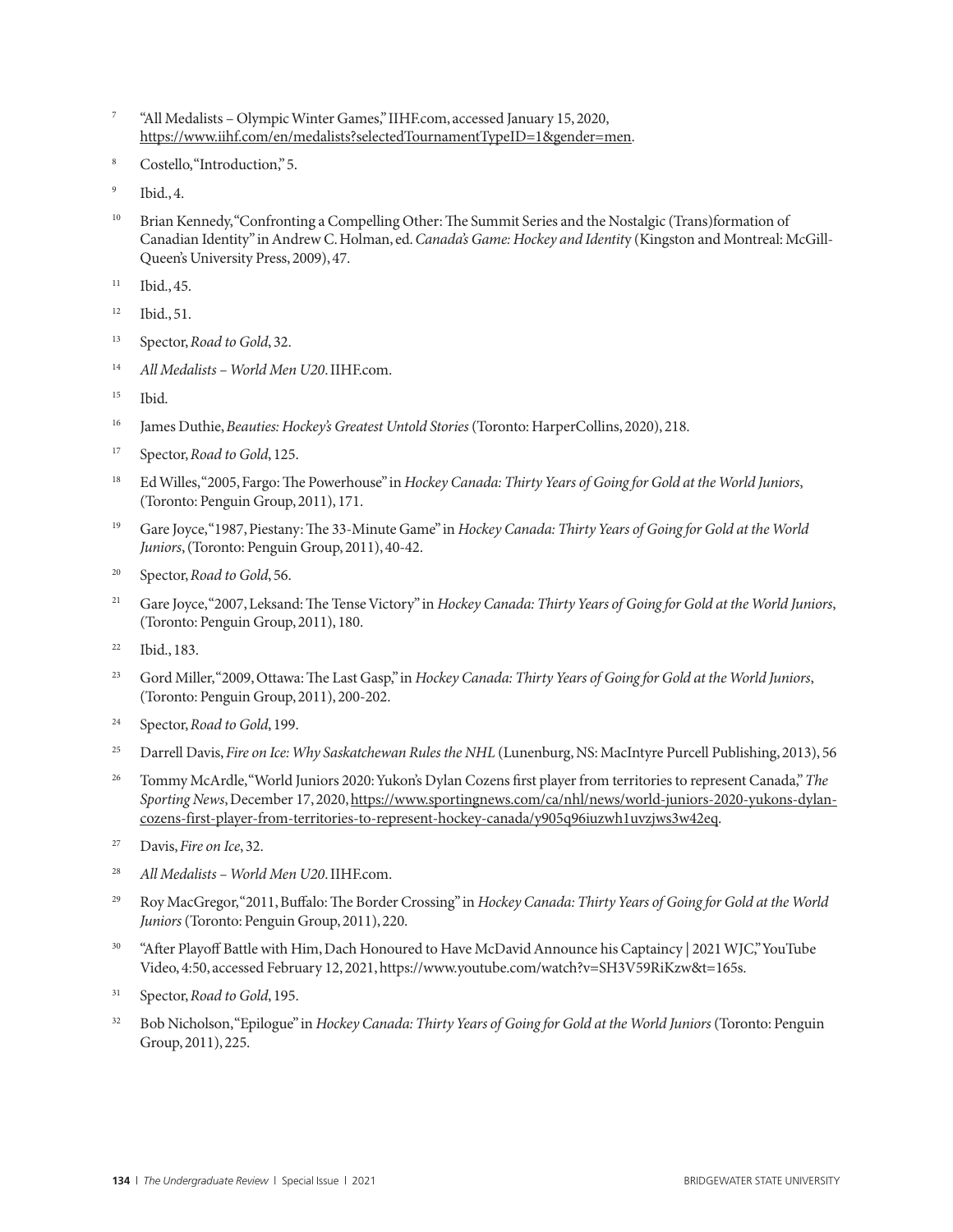- <sup>33</sup> *All Medalists World Men U20*. IIHF.com.
- <sup>34</sup> Chris Peters, "Inside the Miracle on Ice: How Team USA defied the numbers to beat the Soviet Union at the 1980 Olympics," ESPN, February 19, 2020, https://www.espn.com/nhl/story/\_/id/28701139/inside-miracle-ice-how-teamusa-defied-numbers-beat-soviet-union-1980-olympics.
- <sup>35</sup> "This is USA Hockey's NTDP," USA Hockey National Team Development Program, accessed January 15, 2020, https://www.usahockeyntdp.com/aboutus.
- <sup>36</sup> "About the CHL," CHL.ca, accessed January 15, 2020, https://chl.ca/aboutthechl.
- <sup>37</sup> Ibid.
- <sup>38</sup> Davis, *Fire on Ice*, 56.
- <sup>39</sup> "Record- Breaking 17 Players Selected Directly from NTDP in 2019 NHL Draft," USA Hockey National Team Development Program, June 22, 2019, https://www.usahockeyntdp.com/news\_article/show/1030350-recordbreaking-17-players-selected-directly-from-ntdp-in-2019-nhl-draft.
- <sup>40</sup> "Frequently Asked Questions," USA Hockey National Team Development Program, accessed January 15, 2020, https://www.usahockeyntdp.com/faq.
- <sup>41</sup> "League Availability," USHL.com, accessed January 15, 2020, https://ushldigideck.v5.platform.sportsdigita.com/2019website?viewerUserId=5da723fceac2cf00131fc8d3#/about-us/league-eligibility.
- <sup>42</sup> Spector, *Road to Gold*, 20.
- <sup>43</sup> *Frequently Asked Questions*. USA Hockey National Team Development Program.
- <sup>44</sup> Ken Martel, "USA Hockey's American Development Model: Changing the Coaching and Player Development Paradigm," in *International Sport Coaching Journal* 2, (2015), 42.
- <sup>45</sup> Ken Campbell, "2021 Team Canada is the Greatest to Not Win a World Junior Title," *The Hockey News*, January 6, 2021, https://www.si.com/hockey/news/2021-team-canada-is-the-greatest-to-not-win-a-world-junior-title.
- <sup>46</sup> "U.S. National Under-18 Team," USA Hockey National Team Development Program, accessed February 12, 2021, https://www.usahockeyntdp.com/roster/show/4312827?subseason=526408.
- <sup>47</sup> "IIHF Game Centre 2021 IIHF World Junior Championship," IIHF.com, accessed February 12, 2021, https://www.iihf.com/en/events/2021/wm20/gamecenter/playbyplay/22743/28-can-vs-usa.
- <sup>48</sup> *Frequently Asked Questions*. USA Hockey National Team Development Program.
- <sup>49</sup> "All Medalists World Men U18," IIHF.com, accessed January 15, 2020, https://www.iihf.com/en/medalists?selectedTournamentTypeID=4&gender=men.
- <sup>50</sup> Ibid.
- <sup>51</sup> Ibid.
- <sup>52</sup> Martel, "USA Hockey's American Development Model," 42.
- <sup>53</sup> "2020 WJC U.S. Roster by the Numbers," USAHockey.com, accessed January 15, 2020, https://teamusa.usahockey.com/page/show/4721034-2020-wjc-u-s-roster-by-the-numbers.
- <sup>54</sup> "IIHF World Junior Championship," USA Hockey National Team Development Program, Accessed January 15, 2020, https://www.usahockeyntdp.com/iihfwjc.
- <sup>55</sup> Ibid.
- <sup>56</sup> Ibid.
- <sup>57</sup> Ibid.
- <sup>58</sup> "Awards U20 WJC Most Valuable Player," Elite Prospects, accessed February 12, 2021,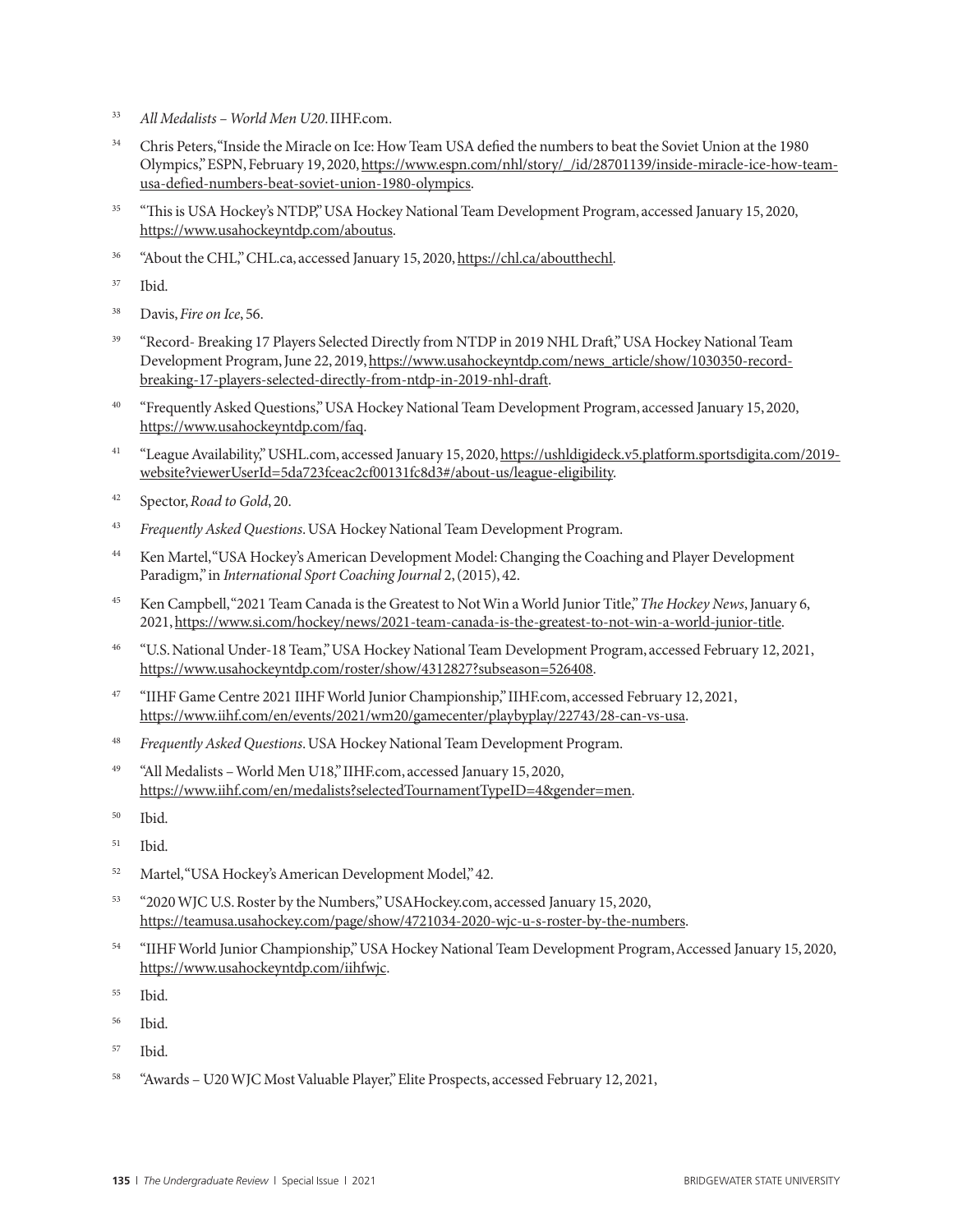https://www.eliteprospects.com/awards/u20-wjc?name=U20+WJC+Most+Valuable+Player.

- <sup>59</sup> Martel, "USA Hockey's American Development Model," 42.
- <sup>60</sup> *NHL Entry and Amateur Daft History*, Hockey-Reference.com.
- <sup>61</sup> Ken Campbell, "Jack Hughes Works Through the Tumult in New Jersey: 'I'm Going to be a Great Player," *The Hockey News*, January 15, 2020, https://thehockeynews.com/news/article/jack-hughes-works-through-the-tumult-in-jerseyim-going-to-have-a-long-career-and-im-going-to-be-a-great-player.
- <sup>62</sup> Mike G. Morreale, "Hughes won't be loaned to U.S. for World Juniors by Devils," NHL.com, December 6, 2019, https://www.nhl.com/news/jack-hughes-will-not-play-for-usa-in-world-juniors/c-312248706.
- <sup>63</sup> Mike G. Morreale, "Hughes, Lafreniere won't play at 2021 World Junior Championship," NHL.com, December 4, 2020, https://www.nhl.com/news/devils-hughes-rangers-lafreniere-will-not-play-2021-wjc/c-319755140.
- <sup>64</sup> *All Medalists World Men U20*. IIHF.com.
- <sup>65</sup> *Frequently Asked Questions*. USA Hockey National Team Development Program.
- <sup>66</sup> *All Medalists World Men U20*. IIHF.com.
- <sup>67</sup> Ibid.
- <sup>68</sup> Martel, "USA Hockey's American Development Model," 40.
- <sup>69</sup> Cormack and Cosgrave, *Desiring Canada*, 98, 109.
- <sup>70</sup> Ibid., 98.
- <sup>71</sup> *All Medalists World Men U20*. IIHF.com.
- <sup>72</sup> Spector, *Road to Gold*, 203-204.
- <sup>73</sup> Daniel S. Mason, Gregory H. Duquette, and Jay Scherer, "Heritage, sport tourism and Canadian junior hockey: nostalgia for social experience of sports place?" *Journal of Sport Tourism* 10, no. 14 (2005), 257.
- <sup>74</sup> Joshua Clipperton, "Lafreniere records four points in Canada's wild comeback win over Americans at world juniors," *Toronto Star*, December 26, 2019, accessed January 15, 2020, https://www.thestar.com/sports/hockey/2019/12/26/ canada-roars-back-to-beat-the-us-at-world-juniors.html.
- <sup>75</sup> *Game-By-Game Record vs Opponent*, USA Hockey.
- <sup>76</sup> "World Junior Championship | U.S. Record vs. Opponent," USA Hockey, accessed February 12, 2021, https://teamusa.usahockey.com/page/show/1012119-world-junior-championship-u-s-record-vs-opponent.
- <sup>77</sup> Ibid.
- <sup>78</sup> Craig Hyatt and Julie Stevens, "Are Americans Really Hockey's Villains? A New Perspective on the American Influence on Canada's National Game," in Holman, ed. *Canada's Game*, 26.
- <sup>79</sup> Richard Harrison, "Between a Puck and a Show Piece: Spectator Sport and the Differing Responses to Hockey (and its Absence) in Canada and the United States – A Canadian Poet Looks at the Fate of the Game," in Holman, ed. *Canada's Game*, 154.
- Spector, Road to Gold, 38.
- <sup>81</sup> *All Medalists World Men U20*. IIHF.com.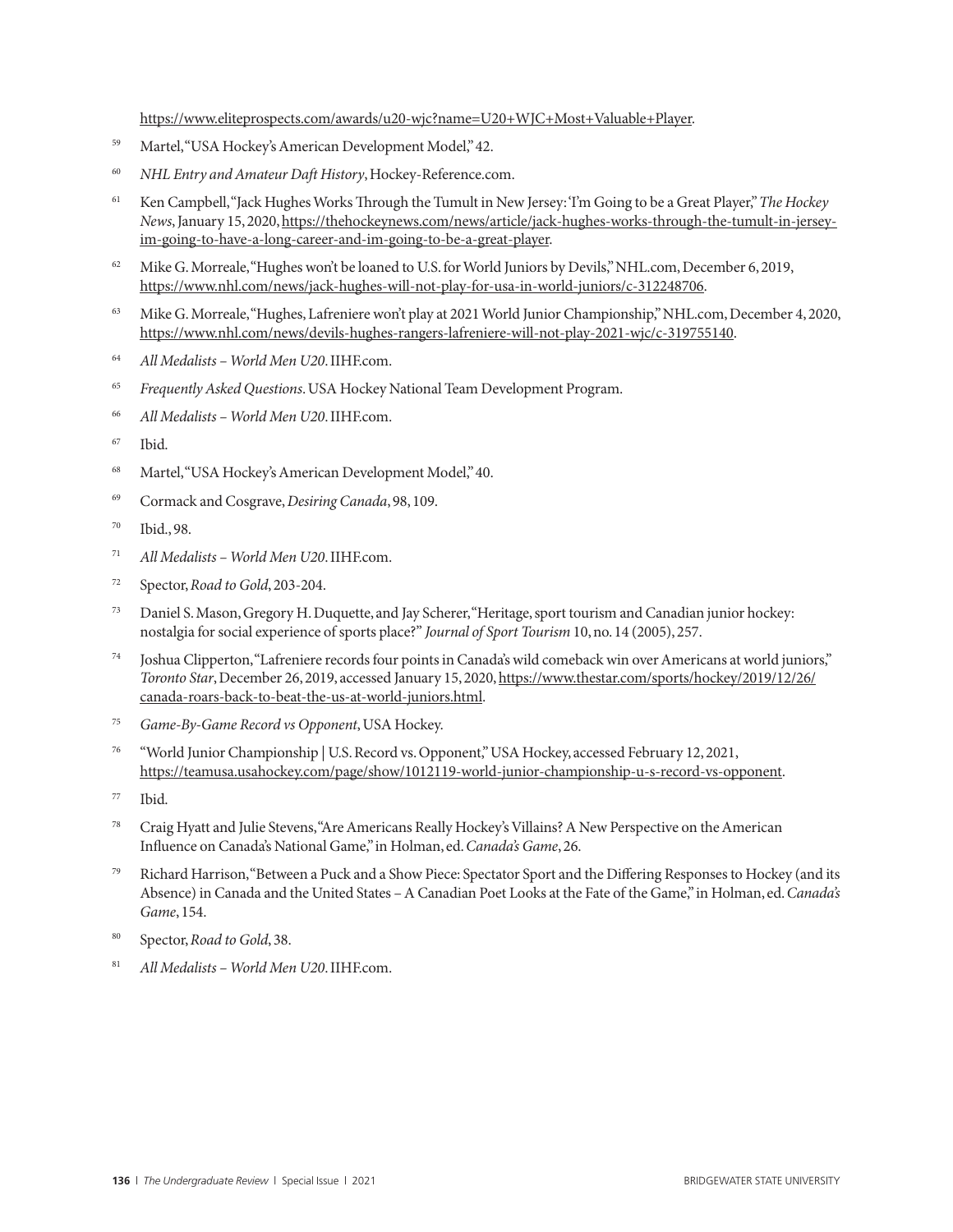#### **Bibliography**

- "2020 WJC U.S. Roster By The Numbers." USAHockey.com. Accessed January 15, 2020. https://teamusa.usahockey.com/page/show/4721034-2020-wjc-u-s-roster-by-the-numbers.
- "About the CHL." CHL.ca. Accessed January 15, 2020. https://chl.ca/aboutthechl.
- "After Playoff Battle with Him, Dach Honoured to have McDavid Announce his Captaincy | 2021 WJC." YouTube Video. 4:50. Accessed February 12, 2021. https://www.youtube.com/watch?v=SH3V59RiKzw&t=165s.
- "All Medalists Olympic Winter Games," IIHF.com, accessed January 15, 2020, https://www.iihf.com/en/medalists?selectedTournamentTypeID=1&gender=men.
- "All Medalists World Men U18." IIHF.com. Accessed January 15, 2020. https://www.iihf.com/en/medalists?selectedTournamentTypeID=4&gender=men.
- "All Medalists World Men U20." IIHF.com. Accessed January 15, 2020. https://www.iihf.com/en/medalists?selectedTournamentTypeID=6&gender=men.
- "Awards U20 WJC Most Valuable Player." Elite Prospects. Accessed February 12, 2021. https://www.eliteprospects.com/awards/u20-wjc?name=U20+WJC+Most+Valuable+Player.
- Campbell, Ken. "2021 Team Canada is the Greatest to Not Win a World Junior Title." *The Hockey News*. January 6, 2021. https://www.si.com/hockey/news/2021-team-canada-is-the-greatest-to-not-win-a-world-junior-title.
- Campbell, Ken. "Jack Hughes Works Through the Tumult in New Jersey: 'I'm Going to be a Great Player." *The Hockey News*. January 15, 2020. https://thehockeynews.com/news/article/jack-hughes-works-through-the-tumult-in-jersey-imgoing-to-have-a-long-career-and-im-going-to-be-a-great-player.
- Clipperton, Joshua. "Lafreniere records four points in Canada's wild comeback win over Americans at world juniors." *Toronto Star*. December 26, 2019. Accessed January 15, 2020. https://www.thestar.com/sports/hockey/2019/12/26/canada-roars-back-to-beat-the-us-at-world-juniors.html.
- Cormack, Patricia, and James F. Cosgrave, In *Desiring Canada: CBC Contests, Hockey Violence, and other Stately Pleasures*. Toronto: University of Toronto Press, 2013.
- Davis, Darrell. *Fire on Ice*: Why Saskatchewan Rules the NHL. Lunenburg, NS: MacIntyre Purcell Publishing Inc., 2013.
- Duthie, James. *Beauties: Hockey's Greatest Untold Stories*. Toronto: HarperCollins, 2020.
- "Frequently Asked Questions." USA Hockey National Team Development Program. Accessed January 15, 2020. https://www.usahockeyntdp.com/faq.
- "Game-By-Game Record vs Opponent." USA Hockey. Accessed January 15, 2020. https://teamusa.usahockey.com/page/show/1012119-world-junior-championship-u-s-record-vs-opponent.
- Holman, Andrew C., ed. *Canada's Game: Hockey and Identity.* Canada: McGill-Queen's University Press, 2009.
- "IIHF Game Centre 2021 IIHF World Junior Championship." IIHF.com. Accessed February 12, 2021. https://www.iihf.com/en/events/2021/wm20/gamecenter/playbyplay/22743/28-can-vs-usa.
- "IIHF World Junior Championship." USA Hockey National Team Development Program. Accessed January 15, 2020. https://www.usahockeyntdp.com/iihfwjc.
- Joyce, Gare, ed. *Hockey Canada: Thirty Years of Going for Gold at the World Juniors*. Canada: Penguin Group, 2011.
- "League Availability." USHL.com. Accessed January 15, 2020. https://ushldigideck.v5.platform.sportsdigita.com/2019-web site?viewerUserId=5da723fceac2cf00131fc8d3#/about-us/league-eligibility.
- Martel, Ken. "USA Hockey's American Development Model: Changing the Coaching and Player Development Paradigm." *International Sport Coaching Journal* 2, (2015): 39-49.